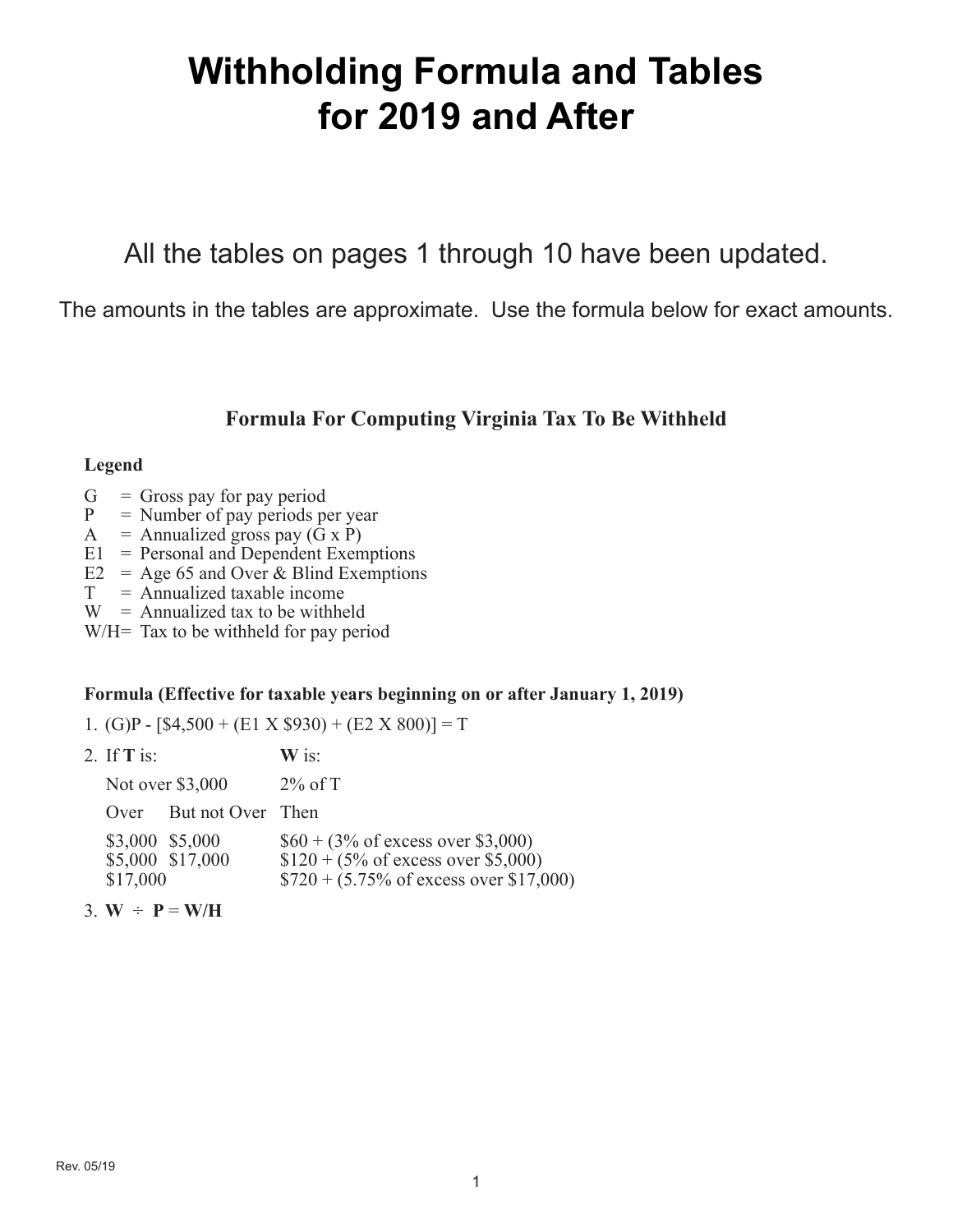#### **Daily Payroll Period Virginia Income Tax Withholding Table For Wages Paid After December 31, 2018**

|          |          |              | IF WAGES ARE- AND THE TOTAL NUMBER OF PERSONAL EXEMPTIONS CLAIMED ON FORM VA-4 OR VA-4P IS- |                |              |                |                                                         |              |                |              |              |              |
|----------|----------|--------------|---------------------------------------------------------------------------------------------|----------------|--------------|----------------|---------------------------------------------------------|--------------|----------------|--------------|--------------|--------------|
|          | But Less | 0            | $\mathbf{1}$                                                                                | $\overline{2}$ | 3            | $\overline{4}$ | 5                                                       | 6            | $\overline{7}$ | 8            | 9            | 10 and       |
| At Least | Than     |              |                                                                                             |                |              |                | THE AMOUNT OF STATE INCOME TAX TO BE WITHHELD SHALL BE- |              |                |              |              | over         |
| \$0      | \$15     | 0.00         | 0.00                                                                                        | 0.00           | 0.00         | 0.00           | 0.00                                                    | 0.00         | 0.00           | 0.00         | 0.00         | 0.00         |
| 15       | 16       | 0.02         | 0.00                                                                                        | 0.00           | 0.00         | 0.00           | 0.00                                                    | 0.00         | 0.00           | 0.00         | 0.00         | 0.00         |
| 16       | 17       | 0.04         | 0.00                                                                                        | 0.00           | 0.00         | 0.00           | 0.00                                                    | 0.00         | 0.00           | 0.00         | 0.00         | 0.00         |
| 17       | 18       | 0.06         | 0.00                                                                                        | 0.00           | 0.00         | 0.00           | 0.00                                                    | 0.00         | 0.00           | 0.00         | 0.00         | 0.00         |
| 18       | 19       | 0.08         | 0.02                                                                                        | 0.00           | 0.00         | 0.00           | 0.00                                                    | 0.00         | 0.00           | 0.00         | 0.00         | 0.00         |
| 19       | 20       | 0.10         | 0.04                                                                                        | 0.00           | 0.00         | 0.00           | 0.00                                                    | 0.00         | 0.00           | 0.00         | 0.00         | 0.00         |
| 20       | 21       | 0.12         | 0.06                                                                                        | 0.00           | 0.00         | 0.00           | 0.00                                                    | 0.00         | 0.00           | 0.00         | 0.00         | 0.00         |
| 21       | 22       | 0.14         | 0.08                                                                                        | 0.02           | 0.00         | 0.00           | 0.00                                                    | 0.00         | 0.00           | 0.00         | 0.00         | 0.00         |
| 22       | 23       | 0.16         | 0.10                                                                                        | 0.04           | 0.00         | 0.00           | 0.00                                                    | 0.00         | 0.00           | 0.00         | 0.00         | 0.00         |
| 23       | 24       | 0.18         | 0.12                                                                                        | 0.06           | 0.00         | 0.00           | 0.00                                                    | 0.00         | 0.00           | 0.00         | 0.00         | 0.00         |
| 24       | 25       | 0.20         | 0.14                                                                                        | 0.08           | 0.01         | 0.00           | 0.00                                                    | 0.00         | 0.00           | 0.00         | 0.00         | 0.00         |
| 25       | 26       | 0.23         | 0.16                                                                                        | 0.10           | 0.03         | 0.00           | 0.00                                                    | 0.00         | 0.00           | 0.00         | 0.00         | 0.00         |
| 26       | 27       | 0.26         | 0.18                                                                                        | 0.12           | 0.05         | 0.00           | 0.00                                                    | 0.00         | 0.00           | 0.00         | 0.00         | 0.00         |
| 27       | 28       | 0.29         | 0.20                                                                                        | 0.14           | 0.07         | 0.01           | 0.00                                                    | 0.00         | 0.00           | 0.00         | 0.00         | 0.00         |
| 28       | 29       | 0.32         | 0.23                                                                                        | 0.16           | 0.09         | 0.03           | 0.00                                                    | 0.00         | 0.00           | 0.00         | 0.00         | 0.00         |
| 29       | 30       | 0.35         | 0.26                                                                                        | 0.18           | 0.11         | 0.05           | 0.00                                                    | 0.00         | 0.00           | 0.00         | 0.00         | 0.00         |
| 30       | 32       | 0.42         | 0.32                                                                                        | 0.22           | 0.15         | 0.09           | 0.03                                                    | 0.00         | 0.00           | 0.00         | 0.00         | 0.00         |
| 32       | 34       | 0.52         | 0.38                                                                                        | 0.28           | 0.19         | 0.13           | 0.07                                                    | 0.01         | 0.00           | 0.00         | 0.00         | 0.00         |
| 34       | 36       | 0.62         | 0.46                                                                                        | 0.34           | 0.25         | 0.17           | 0.11                                                    | 0.05         | 0.00           | 0.00         | 0.00         | 0.00         |
| 36       | 38       | 0.72         | 0.56                                                                                        | 0.41           | 0.31         | 0.22           | 0.15                                                    | 0.09         | 0.03           | 0.00         | 0.00         | 0.00         |
| 38       | 40       | 0.82         | 0.66                                                                                        | 0.51           | 0.37         | 0.28           | 0.19                                                    | 0.13         | 0.07           | 0.00         | 0.00         | 0.00         |
| 40       | 42       | 0.92         | 0.76                                                                                        | 0.61           | 0.45         | 0.34           | 0.25                                                    | 0.17         | 0.11           | 0.04         | 0.00         | 0.00         |
| 42<br>44 | 44<br>46 | 1.02<br>1.12 | 0.86<br>0.96                                                                                | 0.71<br>0.81   | 0.55<br>0.65 | 0.40<br>0.50   | 0.31<br>0.37                                            | 0.21<br>0.27 | 0.15<br>0.19   | 0.08<br>0.12 | 0.02<br>0.06 | 0.00<br>0.00 |
| 46       | 48       | 1.22         | 1.06                                                                                        | 0.91           | 0.75         | 0.60           | 0.44                                                    | 0.33         | 0.24           | 0.16         | 0.10         | 0.04         |
| 48       | 50       | 1.32         | 1.16                                                                                        | 1.01           | 0.85         | 0.70           | 0.54                                                    | 0.39         | 0.30           | 0.21         | 0.14         | 0.08         |
| 50       | 52       | 1.42         | 1.26                                                                                        | 1.11           | 0.95         | 0.80           | 0.64                                                    | 0.49         | 0.36           | 0.27         | 0.18         | 0.12         |
| 52       | 54       | 1.52         | 1.36                                                                                        | 1.21           | 1.05         | 0.90           | 0.74                                                    | 0.59         | 0.43           | 0.33         | 0.23         | 0.16         |
| 54       | 56       | 1.62         | 1.46                                                                                        | 1.31           | 1.15         | 1.00           | 0.84                                                    | 0.69         | 0.53           | 0.39         | 0.29         | 0.20         |
| 56       | 58       | 1.72         | 1.56                                                                                        | 1.41           | 1.25         | 1.10           | 0.94                                                    | 0.79         | 0.63           | 0.48         | 0.35         | 0.26         |
| 58       | 60       | 1.82         | 1.66                                                                                        | 1.51           | 1.35         | 1.20           | 1.04                                                    | 0.89         | 0.73           | 0.58         | 0.42         | 0.32         |
| 60       | 62       | 1.92         | 1.76                                                                                        | 1.61           | 1.45         | 1.30           | 1.14                                                    | 0.99         | 0.83           | 0.68         | 0.52         | 0.38         |
| 62       | 64       | 2.02         | 1.86                                                                                        | 1.71           | 1.55         | 1.40           | 1.24                                                    | 1.09         | 0.93           | 0.78         | 0.62         | 0.47         |
| 64       | 66       | 2.12         | 1.96                                                                                        | 1.81           | 1.65         | 1.50           | 1.34                                                    | 1.19         | 1.03           | 0.88         | 0.72         | 0.57         |
| 66       | 68       | 2.22         | 2.06                                                                                        | 1.91           | 1.75         | 1.60           | 1.44                                                    | 1.29         | 1.13           | 0.98         | 0.82         | 0.67         |
| 68       | 70       | 2.32         | 2.16                                                                                        | 2.01           | 1.85         | 1.70           | 1.54                                                    | 1.39         | 1.23           | 1.08         | 0.92         | 0.77         |
| 70       | 72       | 2.42         | 2.26                                                                                        | 2.11           | 1.95         | 1.80           | 1.64                                                    | 1.49         | 1.33           | 1.18         | 1.02         | 0.87         |
| 72       | 74       | 2.53         | 2.36                                                                                        | 2.21           | 2.05         | 1.90           | 1.74                                                    | 1.59         | 1.43           | 1.28         | 1.12         | 0.97         |
| 74       | 76       | 2.65         | 2.47                                                                                        | 2.31           | 2.15         | 2.00           | 1.84                                                    | 1.69         | 1.53           | 1.38         | 1.22         | 1.07         |
| 76       | 78       | 2.76         | 2.59                                                                                        | 2.41           | 2.25         | 2.10           | 1.94                                                    | 1.79         | 1.63           | 1.48         | 1.32         | 1.17         |
| 78       | 80       | 2.88         | 2.70                                                                                        | 2.52           | 2.35         | 2.20           | 2.04                                                    | 1.89         | 1.73           | 1.58         | 1.42         | 1.27         |
| 80       | 82       | 2.99         | 2.82                                                                                        | 2.64           | 2.46         | 2.30           | 2.14                                                    | 1.99         | 1.83           | 1.68         | 1.52         | 1.37         |
| 82       | 84       | 3.11         | 2.93                                                                                        | 2.75           | 2.57         | 2.40           | 2.24                                                    | 2.09         | 1.93           | 1.78         | 1.62         | 1.47         |
| 84       | 86       | 3.22         | 3.05                                                                                        | 2.87           | 2.69         | 2.51           | 2.34                                                    | 2.19         | 2.03           | 1.88         | 1.72         | 1.57         |
| 86       | 88       | 3.34         | 3.16                                                                                        | 2.98           | 2.80         | 2.63           | 2.45                                                    | 2.29         | 2.13           | 1.98         | 1.82         | 1.67         |
| 88       | 90       | 3.45         | 3.28                                                                                        | 3.10           | 2.92         | 2.74           | 2.56                                                    | 2.39         | 2.23           | 2.08         | 1.92         | 1.77         |
| 90<br>92 | 92       | 3.57         | 3.39                                                                                        | 3.21           | 3.03         | 2.86           | 2.68                                                    | 2.50         | 2.33           | 2.18         | 2.02         | 1.87         |
|          | 94       | 3.68         | 3.51                                                                                        | 3.33           | 3.15         | 2.97           | 2.79                                                    | 2.61         | 2.44           | 2.28         | 2.12         | 1.97         |
| 94<br>96 | 96<br>98 | 3.80<br>3.91 | 3.62<br>3.74                                                                                | 3.44<br>3.56   | 3.26<br>3.38 | 3.09<br>3.20   | 2.91<br>3.02                                            | 2.73<br>2.84 | 2.55<br>2.67   | 2.38<br>2.49 | 2.22<br>2.32 | 2.07<br>2.17 |
| 98       | 100      | 4.03         | 3.85                                                                                        | 3.67           | 3.49         | 3.32           | 3.14                                                    | 2.96         | 2.78           | 2.60         | 2.42         | 2.27         |
| 100      | 102      | 4.14         | 3.97                                                                                        | 3.79           | 3.61         | 3.43           | 3.25                                                    | 3.07         | 2.90           | 2.72         | 2.54         | 2.37         |
| 102      | 104      | 4.26         | 4.08                                                                                        | 3.90           | 3.72         | 3.55           | 3.37                                                    | 3.19         | 3.01           | 2.83         | 2.65         | 2.48         |
| 104      | 106      | 4.37         | 4.20                                                                                        | 4.02           | 3.84         | 3.66           | 3.48                                                    | 3.30         | 3.13           | 2.95         | 2.77         | 2.59         |
| 106      | 108      | 4.49         | 4.31                                                                                        | 4.13           | 3.95         | 3.78           | 3.60                                                    | 3.42         | 3.24           | 3.06         | 2.88         | 2.71         |
| 108      | 110      | 4.60         | 4.43                                                                                        | 4.25           | 4.07         | 3.89           | 3.71                                                    | 3.53         | 3.36           | 3.18         | 3.00         | 2.82         |
| 110      | 112      | 4.72         | 4.54                                                                                        | 4.36           | 4.18         | 4.01           | 3.83                                                    | 3.65         | 3.47           | 3.29         | 3.11         | 2.94         |
| 112      | 114      | 4.83         | 4.66                                                                                        | 4.48           | 4.30         | 4.12           | 3.94                                                    | 3.76         | 3.59           | 3.41         | 3.23         | 3.05         |
| 114      | 116      | 4.95         | 4.77                                                                                        | 4.59           | 4.41         | 4.24           | 4.06                                                    | 3.88         | 3.70           | 3.52         | 3.34         | 3.17         |
| 116      | 118      | 5.06         | 4.89                                                                                        | 4.71           | 4.53         | 4.35           | 4.17                                                    | 3.99         | 3.82           | 3.64         | 3.46         | 3.28         |
| 118      | 120      | 5.18         | 5.00                                                                                        | 4.82           | 4.64         | 4.47           | 4.29                                                    | 4.11         | 3.93           | 3.75         | 3.57         | 3.40         |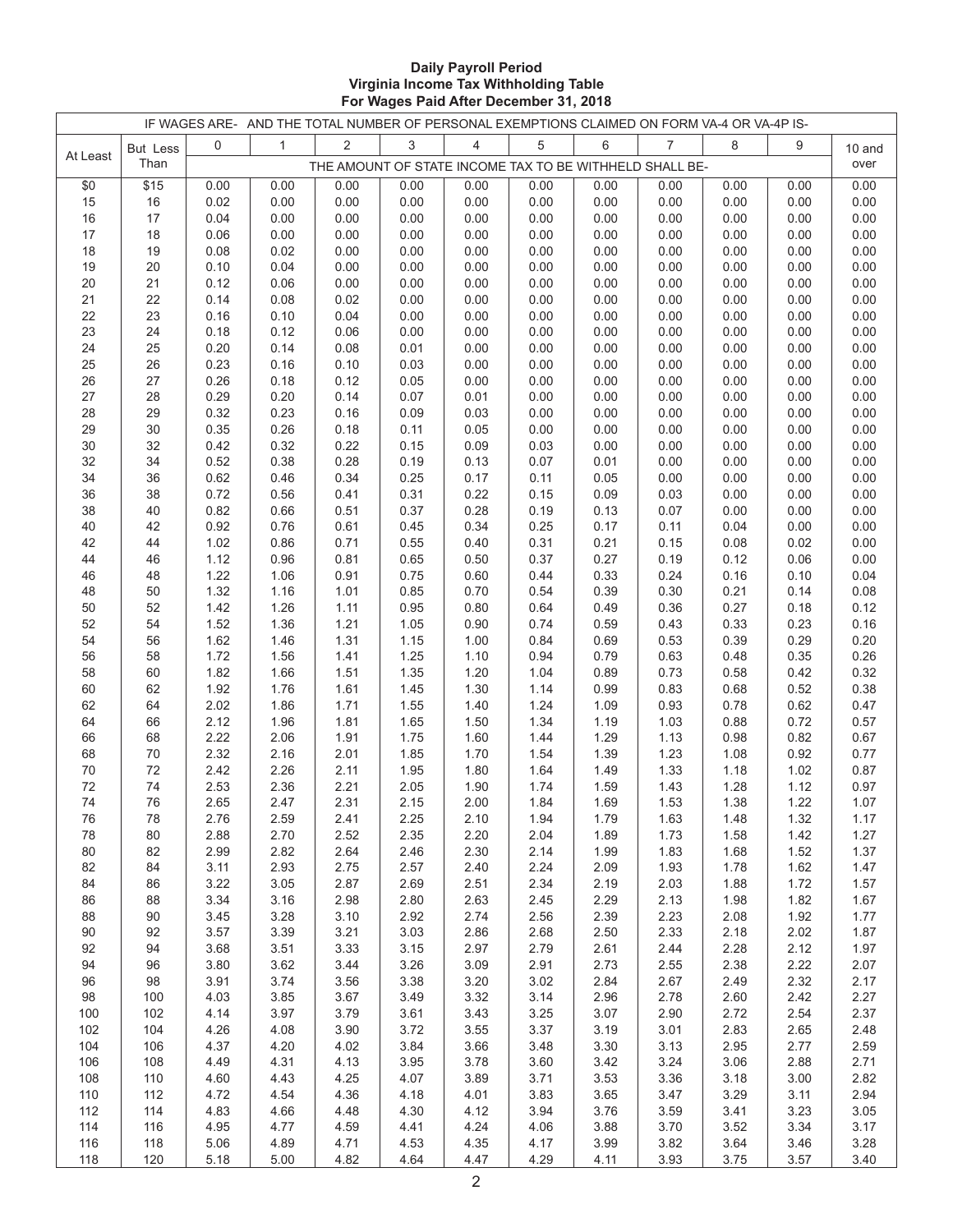#### **Daily Payroll Period Virginia Income Tax Withholding Table For Wages Paid After December 31, 2018**

|            |                 |                | IF WAGES ARE- AND THE TOTAL NUMBER OF PERSONAL EXEMPTIONS CLAIMED ON FORM VA-4 OR VA-4P IS- |                |                |                                                         |                |                |                |               |              |              |
|------------|-----------------|----------------|---------------------------------------------------------------------------------------------|----------------|----------------|---------------------------------------------------------|----------------|----------------|----------------|---------------|--------------|--------------|
|            | <b>But Less</b> | $\mathbf 0$    | $\mathbf{1}$                                                                                | $\overline{2}$ | 3              | $\overline{4}$                                          | 5              | 6              | $\overline{7}$ | 8             | 9            | 10 and       |
| At Least   | Than            |                |                                                                                             |                |                | THE AMOUNT OF STATE INCOME TAX TO BE WITHHELD SHALL BE- |                |                |                |               |              | over         |
| 120        | 122             | 5.29           | 5.12                                                                                        | 4.94           | 4.76           | 4.58                                                    | 4.40           | 4.22           | 4.05           | 3.87          | 3.69         | 3.51         |
| 122        | 124             | 5.41           | 5.23                                                                                        | 5.05           | 4.87           | 4.70                                                    | 4.52           | 4.34           | 4.16           | 3.98          | 3.80         | 3.63         |
| 124        | 126             | 5.52           | 5.35                                                                                        | 5.17           | 4.99           | 4.81                                                    | 4.63           | 4.45           | 4.28           | 4.10          | 3.92         | 3.74         |
| 126        | 128             | 5.64           | 5.46                                                                                        | 5.28           | 5.10           | 4.93                                                    | 4.75           | 4.57           | 4.39           | 4.21          | 4.03         | 3.86         |
| 128        | 130             | 5.75           | 5.58                                                                                        | 5.40           | 5.22           | 5.04                                                    | 4.86           | 4.68           | 4.51           | 4.33          | 4.15         | 3.97         |
| 130        | 132             | 5.87           | 5.69                                                                                        | 5.51           | 5.33           | 5.16                                                    | 4.98           | 4.80           | 4.62           | 4.44          | 4.26         | 4.09         |
| 132        | 134             | 5.98           | 5.81                                                                                        | 5.63           | 5.45           | 5.27                                                    | 5.09           | 4.91           | 4.74           | 4.56          | 4.38         | 4.20         |
| 134        | 136             | 6.10           | 5.92                                                                                        | 5.74           | 5.56           | 5.39                                                    | 5.21           | 5.03           | 4.85           | 4.67          | 4.49         | 4.32         |
| 136        | 138             | 6.21           | 6.04                                                                                        | 5.86           | 5.68           | 5.50                                                    | 5.32           | 5.14           | 4.97           | 4.79          | 4.61         | 4.43         |
| 138        | 140             | 6.33           | 6.15                                                                                        | 5.97           | 5.79           | 5.62                                                    | 5.44           | 5.26           | 5.08           | 4.90          | 4.72         | 4.55         |
| 140        | 142             | 6.44           | 6.27                                                                                        | 6.09           | 5.91           | 5.73                                                    | 5.55           | 5.37           | 5.20           | 5.02          | 4.84         | 4.66         |
| 142        | 144             | 6.56           | 6.38                                                                                        | 6.20           | 6.02           | 5.85                                                    | 5.67           | 5.49           | 5.31           | 5.13          | 4.95         | 4.78         |
| 144        | 146             | 6.67           | 6.50                                                                                        | 6.32           | 6.14           | 5.96                                                    | 5.78           | 5.60           | 5.43           | 5.25          | 5.07         | 4.89         |
| 146        | 148             | 6.79           | 6.61                                                                                        | 6.43           | 6.25           | 6.08                                                    | 5.90           | 5.72           | 5.54           | 5.36          | 5.18         | 5.01         |
| 148<br>150 | 150<br>152      | 6.90<br>7.02   | 6.73<br>6.84                                                                                | 6.55<br>6.66   | 6.37<br>6.48   | 6.19<br>6.31                                            | 6.01<br>6.13   | 5.83<br>5.95   | 5.66<br>5.77   | 5.48<br>5.59  | 5.30<br>5.41 | 5.12<br>5.24 |
| 152        | 154             | 7.13           | 6.96                                                                                        | 6.78           | 6.60           | 6.42                                                    | 6.24           | 6.06           | 5.89           | 5.71          | 5.53         | 5.35         |
| 154        | 156             | 7.25           | 7.07                                                                                        | 6.89           | 6.71           | 6.54                                                    | 6.36           | 6.18           | 6.00           | 5.82          | 5.64         | 5.47         |
| 156        | 158             | 7.36           | 7.19                                                                                        | 7.01           | 6.83           | 6.65                                                    | 6.47           | 6.29           | 6.12           | 5.94          | 5.76         | 5.58         |
| 158        | 160             | 7.48           | 7.30                                                                                        | 7.12           | 6.94           | 6.77                                                    | 6.59           | 6.41           | 6.23           | 6.05          | 5.87         | 5.70         |
| 160        | 162             | 7.59           | 7.42                                                                                        | 7.24           | 7.06           | 6.88                                                    | 6.70           | 6.52           | 6.35           | 6.17          | 5.99         | 5.81         |
| 162        | 164             | 7.71           | 7.53                                                                                        | 7.35           | 7.17           | 7.00                                                    | 6.82           | 6.64           | 6.46           | 6.28          | 6.10         | 5.93         |
| 164        | 166             | 7.82           | 7.65                                                                                        | 7.47           | 7.29           | 7.11                                                    | 6.93           | 6.75           | 6.58           | 6.40          | 6.22         | 6.04         |
| 166        | 168             | 7.94           | 7.76                                                                                        | 7.58           | 7.40           | 7.23                                                    | 7.05           | 6.87           | 6.69           | 6.51          | 6.33         | 6.16         |
| 168        | 170             | 8.05           | 7.88                                                                                        | 7.70           | 7.52           | 7.34                                                    | 7.16           | 6.98           | 6.81           | 6.63          | 6.45         | 6.27         |
| 170        | 172             | 8.17           | 7.99                                                                                        | 7.81           | 7.63           | 7.46                                                    | 7.28           | 7.10           | 6.92           | 6.74          | 6.56         | 6.39         |
| 172        | 174             | 8.28           | 8.11                                                                                        | 7.93           | 7.75           | 7.57                                                    | 7.39           | 7.21           | 7.04           | 6.86          | 6.68         | 6.50         |
| 174        | 176             | 8.40           | 8.22                                                                                        | 8.04           | 7.86           | 7.69                                                    | 7.51           | 7.33           | 7.15           | 6.97          | 6.79         | 6.62         |
| 176        | 178             | 8.51           | 8.34                                                                                        | 8.16           | 7.98           | 7.80                                                    | 7.62           | 7.44           | 7.27           | 7.09          | 6.91         | 6.73         |
| 178        | 180             | 8.63           | 8.45                                                                                        | 8.27           | 8.09           | 7.92                                                    | 7.74           | 7.56           | 7.38           | 7.20          | 7.02         | 6.85         |
| 180        | 182             | 8.74           | 8.57                                                                                        | 8.39           | 8.21           | 8.03                                                    | 7.85           | 7.67           | 7.50           | 7.32          | 7.14         | 6.96         |
| 182        | 184             | 8.86           | 8.68                                                                                        | 8.50           | 8.32           | 8.15                                                    | 7.97           | 7.79           | 7.61           | 7.43          | 7.25         | 7.08         |
| 184        | 186             | 8.97           | 8.80                                                                                        | 8.62           | 8.44           | 8.26                                                    | 8.08           | 7.90           | 7.73           | 7.55          | 7.37         | 7.19         |
| 186<br>188 | 188<br>190      | 9.09<br>9.20   | 8.91<br>9.03                                                                                | 8.73<br>8.85   | 8.55<br>8.67   | 8.38<br>8.49                                            | 8.20<br>8.31   | 8.02<br>8.13   | 7.84<br>7.96   | 7.66<br>7.78  | 7.48<br>7.60 | 7.31<br>7.42 |
| 190        | 192             | 9.32           | 9.14                                                                                        | 8.96           | 8.78           | 8.61                                                    | 8.43           | 8.25           | 8.07           | 7.89          | 7.71         | 7.54         |
| 192        | 194             | 9.43           | 9.26                                                                                        | 9.08           | 8.90           | 8.72                                                    | 8.54           | 8.36           | 8.19           | 8.01          | 7.83         | 7.65         |
| 194        | 196             | 9.55           | 9.37                                                                                        | 9.19           | 9.01           | 8.84                                                    | 8.66           | 8.48           | 8.30           | 8.12          | 7.94         | 7.77         |
| 196        | 198             | 9.66           | 9.49                                                                                        | 9.31           | 9.13           | 8.95                                                    | 8.77           | 8.59           | 8.42           | 8.24          | 8.06         | 7.88         |
| 198        | 200             | 9.78           | 9.60                                                                                        | 9.42           | 9.24           | 9.07                                                    | 8.89           | 8.71           | 8.53           | 8.35          | 8.17         | 8.00         |
| 200        | 202             | 9.89           | 9.72                                                                                        | 9.54           | 9.36           | 9.18                                                    | 9.00           | 8.82           | 8.65           | 8.47          | 8.29         | 8.11         |
| 202        | 204             | 10.01          | 9.83                                                                                        | 9.65           | 9.47           | 9.30                                                    | 9.12           | 8.94           | 8.76           | 8.58          | 8.40         | 8.23         |
| 204        | 206             | 10.12          | 9.95                                                                                        | 9.77           | 9.59           | 9.41                                                    | 9.23           | 9.05           | 8.88           | 8.70          | 8.52         | 8.34         |
| 206        | 208             | 10.24          | 10.06                                                                                       | 9.88           | 9.70           | 9.53                                                    | 9.35           | 9.17           | 8.99           | 8.81          | 8.63         | 8.46         |
| 208        | 210             | 10.35          | 10.18                                                                                       | 10.00          | 9.82           | 9.64                                                    | 9.46           | 9.28           | 9.11           | 8.93          | 8.75         | 8.57         |
| 210        | 212             | 10.47          | 10.29                                                                                       | 10.11          | 9.93           | 9.76                                                    | 9.58           | 9.40           | 9.22           | 9.04          | 8.86         | 8.69         |
| 212        | 214             | 10.58          | 10.41                                                                                       | 10.23          | 10.05          | 9.87                                                    | 9.69           | 9.51           | 9.34           | 9.16          | 8.98         | 8.80         |
| 214        | 216             | 10.70          | 10.52                                                                                       | 10.34          | 10.16          | 9.99                                                    | 9.81           | 9.63           | 9.45           | 9.27          | 9.09         | 8.92         |
| 216        | 218             | 10.81          | 10.64                                                                                       | 10.46          | 10.28          | 10.10                                                   | 9.92           | 9.74           | 9.57           | 9.39          | 9.21         | 9.03         |
| 218        | 220             | 10.93          | 10.75                                                                                       | 10.57          | 10.39          | 10.22                                                   | 10.04          | 9.86           | 9.68           | 9.50          | 9.32         | 9.15         |
| 220        | 222             | 11.04          | 10.87                                                                                       | 10.69          | 10.51          | 10.33                                                   | 10.15          | 9.97           | 9.80           | 9.62          | 9.44         | 9.26         |
| 222        | 224             | 11.16          | 10.98                                                                                       | 10.80          | 10.62          | 10.45                                                   | 10.27          | 10.09          | 9.91           | 9.73          | 9.55         | 9.38         |
| 224<br>226 | 226             | 11.27          | 11.10                                                                                       | 10.92          | 10.74          | 10.56                                                   | 10.38          | 10.20          | 10.03          | 9.85          | 9.67         | 9.49         |
| 228        | 228<br>230      | 11.39<br>11.50 | 11.21<br>11.33                                                                              | 11.03<br>11.15 | 10.85<br>10.97 | 10.68<br>10.79                                          | 10.50<br>10.61 | 10.32<br>10.43 | 10.14<br>10.26 | 9.96<br>10.08 | 9.78<br>9.90 | 9.61<br>9.72 |
| 230        | 232             | 11.62          | 11.44                                                                                       | 11.26          | 11.08          | 10.91                                                   | 10.73          | 10.55          | 10.37          | 10.19         | 10.01        | 9.84         |
| 232        | 234             | 11.73          | 11.56                                                                                       | 11.38          | 11.20          | 11.02                                                   | 10.84          | 10.66          | 10.49          | 10.31         | 10.13        | 9.95         |
| 234        | 236             | 11.85          | 11.67                                                                                       | 11.49          | 11.31          | 11.14                                                   | 10.96          | 10.78          | 10.60          | 10.42         | 10.24        | 10.07        |
| 236        | 238             | 11.96          | 11.79                                                                                       | 11.61          | 11.43          | 11.25                                                   | 11.07          | 10.89          | 10.72          | 10.54         | 10.36        | 10.18        |

If wages are in excess of the maximum amount shown above,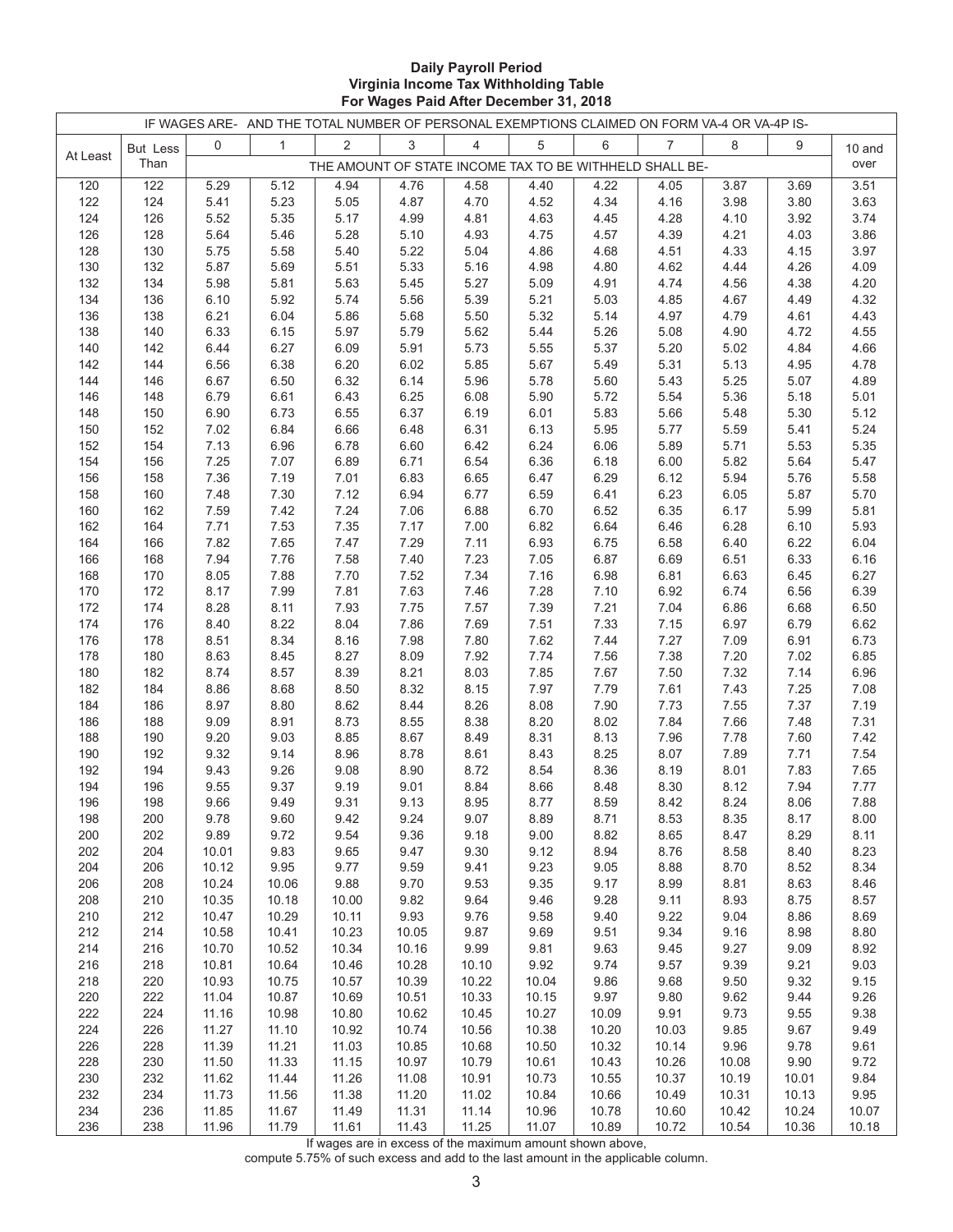#### **Weekly Payroll Period Virginia Income Tax Withholding Table For Wages Paid After December 31, 2018**

|            |                 |          | IF WAGES ARE- AND THE TOTAL NUMBER OF PERSONAL EXEMPTIONS CLAIMED ON FORM VA-4 OR VA-4P IS- |                                                         |                         |                      |                                  |                     |                      |                  |                |                |
|------------|-----------------|----------|---------------------------------------------------------------------------------------------|---------------------------------------------------------|-------------------------|----------------------|----------------------------------|---------------------|----------------------|------------------|----------------|----------------|
| At Least   | <b>But Less</b> | 0        | $\mathbf{1}$                                                                                | $\overline{2}$                                          | 3                       | $\overline{4}$       | $\,$ 5 $\,$                      | 6                   | 7                    | 8                | 9              | 10 and         |
|            | Than            |          |                                                                                             | THE AMOUNT OF STATE INCOME TAX TO BE WITHHELD SHALL BE- |                         |                      |                                  |                     |                      |                  |                | over           |
| \$0        | \$110           | 0        | 0                                                                                           | 0                                                       | $\mathbf 0$             | $\mathbf 0$          | 0                                | 0                   | 0                    | 0                | 0              | 0              |
| 110        | 115             | 1        | 0                                                                                           | 0                                                       | $\pmb{0}$               | $\pmb{0}$            | 0                                | 0                   | 0                    | 0                | 0              | 0              |
| 115        | 120             | 1        | 0                                                                                           | 0                                                       | $\mathbf 0$             | $\mathbf 0$          | $\mathbf 0$                      | $\mathbf 0$         | 0                    | 0                | 0              | 0              |
| 120        | 125             | 1        | $\Omega$                                                                                    | 0                                                       | $\Omega$                | $\mathbf{0}$         | $\Omega$                         | $\Omega$            | $\Omega$             | $\Omega$         | 0              | 0              |
| 125        | 130             | 1        |                                                                                             | 0                                                       | $\mathbf 0$             | $\mathbf 0$          | 0                                | $\mathbf 0$         | 0                    | 0                | 0              | 0              |
| 130        | 135             | 1        |                                                                                             | 0                                                       | $\pmb{0}$               | 0                    | $\mathbf 0$                      | $\mathbf 0$         | 0                    | 0                | 0              | 0              |
| 135<br>140 | 140<br>145      | 1<br>1   |                                                                                             | $\mathbf 0$<br>0                                        | $\mathbf 0$<br>$\Omega$ | $\Omega$<br>$\Omega$ | 0<br>$\Omega$                    | 0<br>$\Omega$       | $\Omega$<br>$\Omega$ | 0<br>$\Omega$    | 0<br>0         | 0<br>0         |
| 145        | 150             | 1        |                                                                                             | 1                                                       | 0                       | $\mathbf 0$          | 0                                | $\mathbf 0$         | $\Omega$             | 0                | 0              | 0              |
| 150        | 155             | 1        |                                                                                             | $\mathbf{1}$                                            | $\mathbf 0$             | 0                    | 0                                | 0                   | 0                    | 0                | 0              | 0              |
| 155        | 160             | 2        |                                                                                             | 1                                                       | $\mathbf 0$             | $\Omega$             | 0                                | 0                   | $\Omega$             | $\Omega$         | 0              | 0              |
| 160        | 165             | 2        |                                                                                             | 1                                                       | $\Omega$                | $\Omega$             | $\Omega$                         | $\Omega$            | $\Omega$             | $\Omega$         | 0              | 0              |
| 165        | 170             | 2        | 1                                                                                           | 1                                                       | 1                       | $\mathbf 0$          | 0                                | 0                   | 0                    | 0                | 0              | 0              |
| 170        | 175             | 2        | 2                                                                                           | $\mathbf{1}$                                            | 1                       | 0                    | $\mathbf 0$                      | 0                   | 0                    | 0                | 0              | 0              |
| 175        | 180             | 2        | 2                                                                                           | 1                                                       | 1                       | $\mathbf 0$          | 0                                | 0                   | $\Omega$             | 0                | 0              | 0              |
| 180        | 185             | 2        | 2                                                                                           | 1                                                       | 1                       | 1                    | 0                                | 0                   | $\Omega$             | $\Omega$         | 0              | 0              |
| 185        | 190             | 3        | 2                                                                                           | $\mathbf{1}$                                            | 1                       | 1                    | 0                                | 0                   | 0                    | 0                | 0              | 0              |
| 190        | 195             | 3        | 2                                                                                           | 2                                                       | 1                       | 1                    | $\mathbf 0$                      | 0                   | 0                    | 0                | 0              | 0              |
| 195        | 200             | 3        | 2                                                                                           | 2                                                       | 1                       | 1                    | $\mathbf 0$                      | 0                   | $\Omega$             | 0                | 0              | 0              |
| 200        | 210             | 4        | 3                                                                                           | 2                                                       | 2                       | 1                    | 1                                | 0                   | $\Omega$             | 0                | 0              | 0              |
| 210        | 220             | 4        | 3                                                                                           | 2                                                       | $\overline{2}$          | 1                    | 1                                | 1                   | 0                    | 0                | 0              | 0              |
| 220        | 230             | 5        | 4                                                                                           | 3                                                       | $\overline{2}$          | 2                    | 1                                | 1                   | $\Omega$             | 0                | 0              | 0              |
| 230        | 240             | 5        | 4                                                                                           | 3                                                       | 2                       | $\overline{2}$       | 1                                | 1                   |                      | $\Omega$         | 0              | 0              |
| 240        | 250<br>260      | 6        | 5<br>5                                                                                      | 4                                                       | 3<br>3                  | 2                    | 2                                | 1<br>1              |                      | $\Omega$         | 0<br>0         | 0<br>0         |
| 250<br>260 | 270             | 6<br>7   | 6                                                                                           | 4<br>5                                                  | 4                       | 3<br>3               | $\overline{2}$<br>$\overline{2}$ | 2                   | 1                    |                  | 0              | 0              |
| 270        | 280             | 7        | 6                                                                                           | 5                                                       | 4                       | 4                    | 3                                | $\overline{2}$      | 1                    |                  | 1              |                |
| 280        | 290             | 8        | 7                                                                                           | 6                                                       | 5                       | 4                    | 3                                | $\overline{2}$      | 2                    | 1                | 1              | 0              |
| 290        | 300             | 8        | 7                                                                                           | 6                                                       | 5                       | 5                    | 4                                | 3                   | $\sqrt{2}$           | 2                | 1              |                |
| 300        | 310             | 9        | 8                                                                                           | 7                                                       | 6                       | 5                    | 4                                | 3                   | 2                    | 2                | $\mathbf{1}$   |                |
| 310        | 320             | 9        | 8                                                                                           | 7                                                       | 6                       | 6                    | 5                                | 4                   | 3                    | 2                | 2              |                |
| 320        | 330             | 10       | 9                                                                                           | 8                                                       | $\overline{7}$          | 6                    | 5                                | 4                   | 3                    | 3                | $\overline{2}$ |                |
| 330        | 340             | 10       | 9                                                                                           | 8                                                       | $\overline{7}$          | $\overline{7}$       | 6                                | 5                   | 4                    | 3                | $\overline{2}$ | 2              |
| 340        | 350             | 11       | 10                                                                                          | 9                                                       | 8                       | $\overline{7}$       | 6                                | 5                   | 4                    | 4                | 3              | 2              |
| 350        | 360             | 11       | 10                                                                                          | 9                                                       | 8                       | 8                    | $\overline{7}$                   | 6                   | 5                    | 4                | 3              | 2              |
| 360        | 370             | 12       | 11                                                                                          | 10                                                      | 9                       | 8                    | $\overline{7}$                   | 6                   | 5                    | 5                | 4              | 3              |
| 370        | 380             | 12       | 11                                                                                          | 10                                                      | 9                       | 9                    | 8                                | $\overline{7}$      | 6                    | 5                | 4              | 3              |
| 380<br>390 | 390             | 13       | 12                                                                                          | 11<br>11                                                | 10                      | 9                    | 8<br>9                           | $\overline{7}$<br>8 | 6<br>$\overline{7}$  | 6<br>6           | 5<br>5         |                |
| 400        | 400<br>410      | 13<br>14 | 12<br>13                                                                                    | 12                                                      | 10<br>11                | 10<br>$10\,$         |                                  | 8                   | 7                    | 7                |                | 4              |
| 410        | 420             | 14       | 13                                                                                          | 12                                                      | 11                      | 11                   | 9<br>10                          | 9                   | 8                    | $\boldsymbol{7}$ | 6<br>6         | 5<br>5         |
| 420        | 430             | 15       | 14                                                                                          | 13                                                      | 12                      | 11                   | $10$                             | 9                   | 8                    | 8                | $\overline{7}$ | 6              |
| 430        | 440             | 15       | 14                                                                                          | 13                                                      | 12                      | $12$                 | 11                               | 10                  | 9                    | 8                | $\overline{7}$ | 6              |
| 440        | 450             | $16\,$   | 15                                                                                          | 14                                                      | 13                      | $12$                 | $11$                             | $10$                | 9                    | 9                | 8              | $\overline{7}$ |
| 450        | 460             | $17\,$   | 15                                                                                          | 14                                                      | 13                      | $13$                 | $12$                             | 11                  | $10$                 | 9                | 8              | $\overline{7}$ |
| 460        | 470             | $17\,$   | $16\,$                                                                                      | 15                                                      | 14                      | $13$                 | $12$                             | 11                  | $10$                 | $10$             | 9              | 8              |
| 470        | 480             | $18\,$   | $17\,$                                                                                      | $16$                                                    | 15                      | 14                   | $13$                             | $12$                | 11                   | $10$             | 9              | 8              |
| 480        | 490             | 18       | $17\,$                                                                                      | $16$                                                    | 15                      | 14                   | $13$                             | $12$                | 11                   | 11               | $10$           | 9              |
| 490        | 500             | $19$     | 18                                                                                          | $17$                                                    | $16\,$                  | $15\,$               | 14                               | $13$                | 12                   | 11               | $10$           | 9              |
| 500        | 510             | $19$     | $18$                                                                                        | $17$                                                    | $16\,$                  | 15                   | 14                               | 13                  | 12                   | 12               | 11             | $10\,$         |
| 510        | 520             | 20       | 19                                                                                          | 18                                                      | $17$                    | $16\,$               | $15\,$                           | 14                  | $13$                 | 12               | 11             | $10\,$         |
| 520        | 530             | 21       | 20                                                                                          | $18$                                                    | 17                      | $16\,$               | $15\,$                           | 14                  | $13$                 | 13               | 12             | $11$           |
| 530<br>540 | 540<br>550      | 21<br>22 | $20\,$<br>21                                                                                | $19$<br>$20\,$                                          | 18<br>19                | $17\,$<br>$18\,$     | $16\,$<br>$17\,$                 | 15<br>$16\,$        | 14<br>14             | 13<br>14         | 12<br>$13$     | $11$<br>12     |
| 550        | 560             | 22       | 21                                                                                          | $20\,$                                                  | 19                      | 18                   | $17\,$                           | $16\,$              | 15                   | 14               | 13             | 12             |
| 560        | 570             | 23       | 22                                                                                          | 21                                                      | 20                      | 19                   | $18$                             | $17\,$              | $16\,$               | 15               | 14             | 13             |
| 570        | 580             | 23       | 22                                                                                          | 21                                                      | $20\,$                  | $19$                 | 18                               | $17$                | 16                   | 15               | 14             | $13$           |
| 580        | 590             | 24       | 23                                                                                          | 22                                                      | 21                      | 20                   | 19                               | $18$                | $17\,$               | 16               | 15             | 14             |
| 590        | 600             | 25       | 24                                                                                          | 23                                                      | 21                      | $20\,$               | $19$                             | 18                  | $17\,$               | 16               | 15             | 14             |
| 600        | 610             | 25       | 24                                                                                          | 23                                                      | 22                      | 21                   | 20                               | 19                  | $18$                 | 17               | $16$           | 15             |
| 610        | 620             | 26       | 25                                                                                          | 24                                                      | 23                      | 22                   | 21                               | $20\,$              | $19$                 | $17\,$           | 16             | 15             |
| 620        | 630             | 26       | 25                                                                                          | 24                                                      | 23                      | 22                   | 21                               | $20\,$              | $19$                 | 18               | $17\,$         | 16             |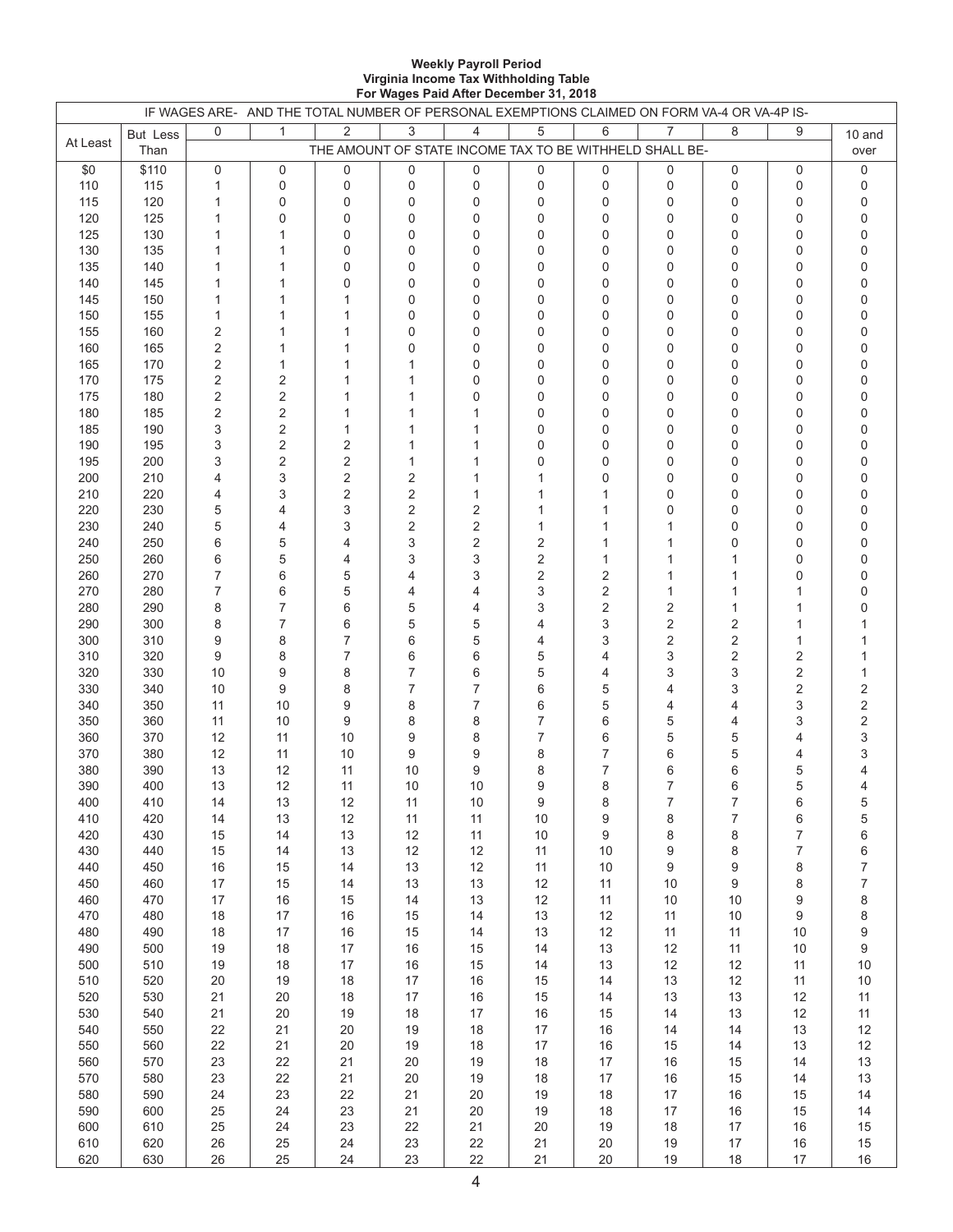#### **Weekly Payroll Period Virginia Income Tax Withholding Table For Wages Paid After December 31, 2018**

|              |              |          |              | IF WAGES ARE- AND THE TOTAL NUMBER OF PERSONAL EXEMPTIONS CLAIMED ON FORM VA-4 OR VA-4P IS- |          |                |             |          |          |          |          |          |
|--------------|--------------|----------|--------------|---------------------------------------------------------------------------------------------|----------|----------------|-------------|----------|----------|----------|----------|----------|
|              | But Less     | 0        | $\mathbf{1}$ | $\overline{2}$                                                                              | 3        | $\overline{4}$ | $\,$ 5 $\,$ | 6        | 7        | 8        | 9        | 10 and   |
| At Least     | Than         |          |              | THE AMOUNT OF STATE INCOME TAX TO BE WITHHELD SHALL BE-                                     |          |                |             |          |          |          |          | over     |
| 630          | 640          | 27       | 26           | 25                                                                                          | 24       | 23             | 22          | 21       | 20       | 19       | 18       | 17       |
| 640          | 650          | 27       | 26           | 25                                                                                          | 24       | 23             | 22          | 21       | 20       | 19       | 18       | 17       |
| 650          | 660          | 28       | 27           | 26                                                                                          | 25       | 24             | 23          | 22       | 21       | 20       | 19       | 18       |
| 660          | 670          | 29       | 28           | 27                                                                                          | 26       | 24             | 23          | 22       | 21       | 20       | 19       | 18       |
| 670          | 680          | 29       | 28           | 27                                                                                          | 26       | 25             | 24          | 23       | 22       | 21       | 20       | 19       |
| 680          | 690          | 30       | 29           | 28                                                                                          | 27       | 26             | 25          | 24       | 23       | 22       | 20       | 19       |
| 690          | 700          | 30       | 29           | 28                                                                                          | 27       | 26             | 25          | 24       | 23       | 22       | 21       | 20       |
| 700          | 710          | 31       | 30           | 29                                                                                          | 28       | 27             | 26          | 25       | 24       | 23       | 22       | 21       |
| 710          | 720          | 31       | 30           | 29                                                                                          | 28       | 27             | 26          | 25       | 24       | 23       | 22       | 21       |
| 720          | 730          | 32       | 31           | 30                                                                                          | 29       | 28             | 27          | 26       | 25       | 24       | 23       | 22       |
| 730          | 740          | 33       | 32           | 31                                                                                          | 30       | 29             | 27          | 26       | 25       | 24       | 23       | 22       |
| 740          | 750          | 33       | 32           | 31                                                                                          | 30       | 29             | 28          | 27       | 26       | 25       | 24       | 23       |
| 750          | 760          | 34       | 33           | 32                                                                                          | 31       | 30             | 29          | 28       | 27       | 26       | 25       | 23       |
| 760          | 770          | 34       | 33           | 32                                                                                          | 31       | 30             | 29          | 28       | 27       | 26       | 25       | 24       |
| 770          | 780          | 35       | 34           | 33                                                                                          | 32       | 31             | 30          | 29       | 28       | 27       | 26       | 25       |
| 780          | 790          | 35       | 34           | 33                                                                                          | 32       | 31             | 30          | 29       | 28       | 27       | 26       | 25       |
| 790          | 800          | 36       | 35           | 34                                                                                          | 33       | 32             | 31          | 30       | 29       | 28       | 27       | 26       |
| 800<br>810   | 810<br>820   | 37<br>37 | 36<br>36     | $35\,$<br>35                                                                                | 34<br>34 | 33<br>33       | 32<br>32    | 30<br>31 | 29<br>30 | 28<br>29 | 27<br>28 | 26<br>27 |
| 820          | 830          | 38       | 37           | 36                                                                                          | 35       | 34             | 33          | 32       | 31       | 30       | 29       | 28       |
| 830          | 840          | 38       | 37           | 36                                                                                          | 35       | 34             | 33          | 32       | 31       | 30       | 29       | 28       |
| 840          | 850          | 39       | 38           | 37                                                                                          | 36       | 35             | 34          | 33       | 32       | 31       | 30       | 29       |
| 850          | 860          | 40       | 38           | 37                                                                                          | 36       | 35             | 34          | 33       | 32       | 31       | 30       | 29       |
| 860          | 870          | 40       | 39           | 38                                                                                          | 37       | 36             | 35          | 34       | 33       | 32       | 31       | $30\,$   |
| 870          | 880          | 41       | 40           | 39                                                                                          | 38       | 37             | 36          | 35       | 33       | 32       | 31       | $30\,$   |
| 880          | 890          | 41       | 40           | 39                                                                                          | 38       | 37             | 36          | 35       | 34       | 33       | 32       | 31       |
| 890          | 900          | 42       | 41           | 40                                                                                          | 39       | 38             | 37          | 36       | 35       | 34       | 33       | 32       |
| 900          | 910          | 42       | 41           | 40                                                                                          | 39       | 38             | 37          | 36       | 35       | 34       | 33       | 32       |
| 910          | 920          | 43       | 42           | 41                                                                                          | 40       | 39             | 38          | 37       | 36       | 35       | 34       | 33       |
| 920          | 930          | 44       | 43           | 41                                                                                          | 40       | 39             | 38          | 37       | 36       | 35       | 34       | 33       |
| 930          | 940          | 44       | 43           | 42                                                                                          | 41       | 40             | 39          | 38       | 37       | 36       | 35       | 34       |
| 940          | 950          | 45       | 44           | 43                                                                                          | 42       | 41             | 40          | 39       | 37       | 36       | 35       | 34       |
| 950          | 960          | 45       | 44           | 43                                                                                          | 42       | 41             | 40          | 39       | 38       | 37       | 36       | 35       |
| 960          | 970          | 46       | 45           | 44                                                                                          | 43       | 42             | 41          | 40       | 39       | 38       | 37       | 36       |
| 970          | 980          | 46       | 45           | 44                                                                                          | 43       | 42             | 41          | 40       | 39       | 38       | 37       | 36       |
| 980          | 990          | 47       | 46           | 45                                                                                          | 44       | 43             | 42          | 41       | 40       | 39       | 38       | 37       |
| 990          | 1000         | 48       | 47           | 46                                                                                          | 44       | 43             | 42          | 41       | 40       | 39       | 38       | 37       |
| 1000         | 1010         | 48       | 47           | 46                                                                                          | 45       | 44             | 43          | 42       | 41       | 40       | 39       | 38       |
| 1010         | 1020         | 49       | 48           | 47                                                                                          | 46       | 45             | 44          | 43       | 42       | 40       | 39       | 38       |
| 1020         | 1030         | 49       | 48           | 47                                                                                          | 46       | 45             | 44          | 43       | 42       | 41       | 40       | 39       |
| 1030         | 1040         | 50       | 49           | 48                                                                                          | 47       | 46             | 45          | 44       | 43       | 42       | 41       | 40       |
| 1040         | 1050         | 50       | 49           | 48                                                                                          | 47       | 46             | 45          | 44       | 43       | 42       | 41       | 40       |
| 1050         | 1060         | 51       | 50           | 49                                                                                          | 48       | 47             | 46          | 45       | 44       | 43       | 42       | 41       |
| 1060<br>1070 | 1070<br>1080 | 52<br>52 | 51<br>51     | $50\,$<br>50                                                                                | 49<br>49 | 47<br>48       | 46<br>47    | 45<br>46 | 44<br>45 | 43<br>44 | 42<br>43 | 41<br>42 |
| 1080         | 1090         | 53       | 52           | 51                                                                                          | 50       | 49             | 48          | 47       | 46       | 45       | 43       | 42       |
| 1090         | 1100         | 53       | 52           | 51                                                                                          | 50       | 49             | 48          | 47       | 46       | 45       | 44       | 43       |
| 1100         | 1110         | 54       | 53           | 52                                                                                          | 51       | 50             | 49          | 48       | 47       | 46       | 45       | 44       |
| 1110         | 1120         | 54       | 53           | 52                                                                                          | 51       | 50             | 49          | 48       | 47       | 46       | 45       | 44       |
| 1120         | 1130         | 55       | 54           | 53                                                                                          | 52       | 51             | $50\,$      | 49       | 48       | 47       | 46       | 45       |
| 1130         | 1140         | 56       | 55           | 54                                                                                          | 53       | 52             | 50          | 49       | 48       | 47       | 46       | 45       |
| 1140         | 1150         | 56       | 55           | 54                                                                                          | 53       | 52             | 51          | 50       | 49       | 48       | 47       | 46       |
| 1150         | 1160         | 57       | 56           | 55                                                                                          | 54       | 53             | 52          | 51       | 50       | 49       | 48       | 46       |
| 1160         | 1170         | 57       | 56           | 55                                                                                          | 54       | 53             | 52          | 51       | 50       | 49       | 48       | 47       |
| 1170         | 1180         | 58       | 57           | 56                                                                                          | 55       | 54             | 53          | 52       | 51       | 50       | 49       | 48       |
| 1180         | 1190         | 58       | 57           | 56                                                                                          | 55       | 54             | 53          | 52       | 51       | 50       | 49       | 48       |
| 1190         | 1200         | 59       | 58           | 57                                                                                          | 56       | 55             | 54          | 53       | 52       | 51       | 50       | 49       |
| 1200         | 1210         | 60       | 59           | 58                                                                                          | 57       | 56             | 55          | 53       | 52       | 51       | $50\,$   | 49       |

If wages are in excess of the maximum amount shown above,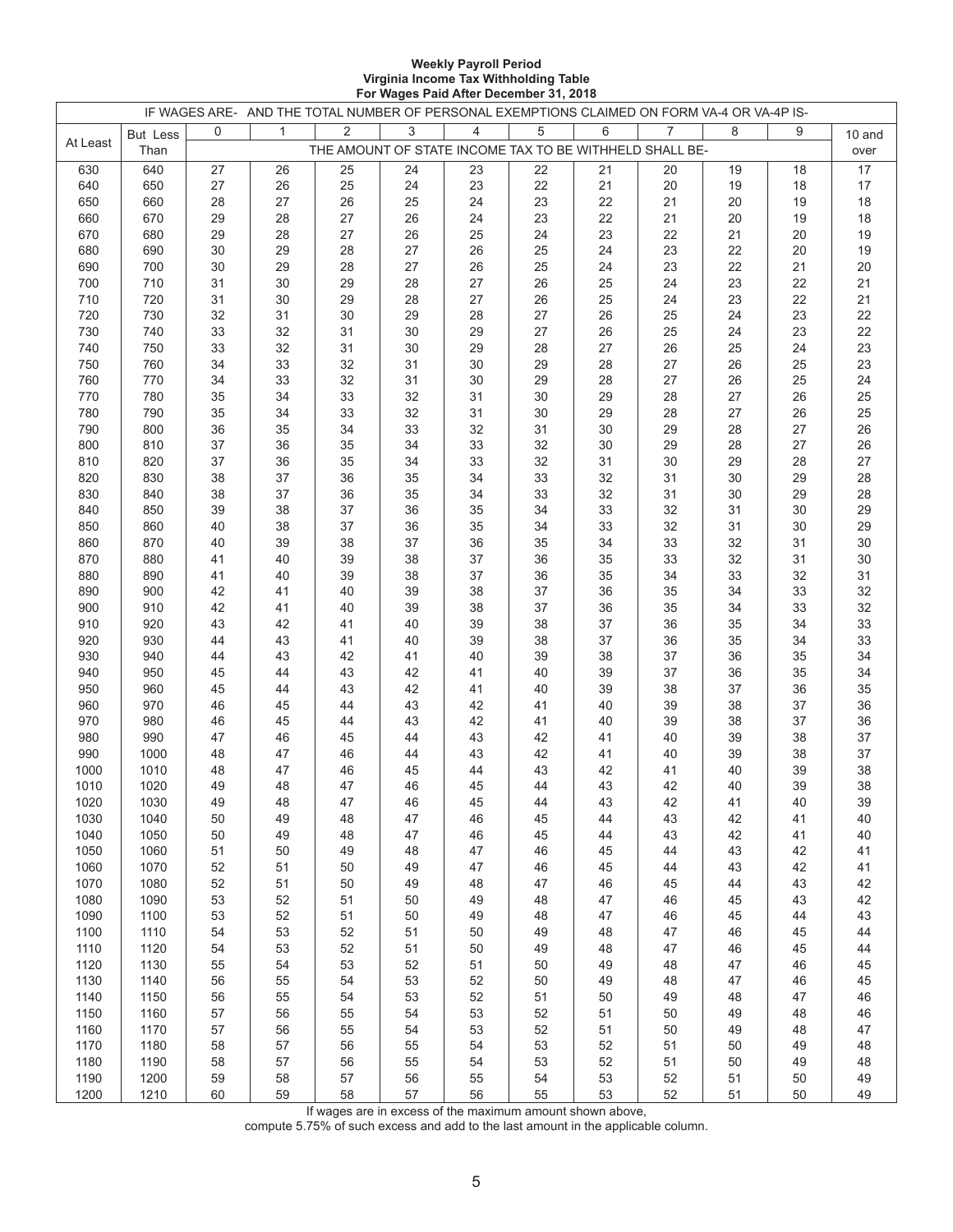#### **Semi-Monthly Payroll Period Virginia Income Tax Withholding Table For Wages Paid After December 31, 2018**

|            |                 |                              | IF WAGES ARE- AND THE TOTAL NUMBER OF PERSONAL EXEMPTIONS CLAIMED ON FORM VA-4 OR VA-4P IS- |                     |                        |                     |                  |                                                         |          |                         |                           |                                       |
|------------|-----------------|------------------------------|---------------------------------------------------------------------------------------------|---------------------|------------------------|---------------------|------------------|---------------------------------------------------------|----------|-------------------------|---------------------------|---------------------------------------|
|            | <b>But Less</b> | $\mathbf 0$                  | $\mathbf{1}$                                                                                | 2                   | 3                      | 4                   | 5                | 6                                                       | 7        | 8                       | 9                         | 10 and                                |
| At Least   | Than            |                              |                                                                                             |                     |                        |                     |                  | THE AMOUNT OF STATE INCOME TAX TO BE WITHHELD SHALL BE- |          |                         |                           | over                                  |
| \$0        | \$210           | 0                            | 0                                                                                           | 0                   | $\pmb{0}$              | 0                   | 0                | 0                                                       | 0        | 0                       | 0                         | 0                                     |
| 210        | 220             | 1                            | 0                                                                                           | 0                   | $\pmb{0}$              | 0                   | 0                | 0                                                       | 0        | 0                       | 0                         | 0                                     |
| 220        | 230             | 1                            | 0                                                                                           | 0                   | $\pmb{0}$              | 0                   | $\mathbf 0$      | 0                                                       | 0        | 0                       | 0                         | 0                                     |
| 230        | 240             | 1                            | $\mathbf 0$                                                                                 | 0                   | 0                      | 0                   | 0                | 0                                                       | 0        | 0                       | 0                         | 0                                     |
| 240        | 250             | 1                            | $\mathbf 0$                                                                                 | 0                   | $\mathbf 0$            | 0                   | 0                | 0                                                       | 0        | 0                       | 0                         | 0                                     |
| 250        | 260             | 1                            | $\mathbf{1}$<br>$\mathbf{1}$                                                                | 0                   | $\mathbf 0$            | 0                   | 0                | 0                                                       | 0        | 0                       | $\mathbf 0$               | 0                                     |
| 260<br>270 | 270<br>280      | $\overline{2}$<br>$\sqrt{2}$ | $\mathbf{1}$                                                                                | 0<br>0              | $\pmb{0}$<br>$\pmb{0}$ | 0<br>0              | 0<br>0           | 0<br>0                                                  | 0<br>0   | 0<br>0                  | 0<br>0                    | 0<br>0                                |
| 280        | 290             | $\sqrt{2}$                   | $\mathbf 1$                                                                                 | $\mathbf{1}$        | 0                      | 0                   | 0                | 0                                                       | 0        | 0                       | 0                         | 0                                     |
| 290        | 300             | 2                            | $\mathbf{1}$                                                                                | $\mathbf{1}$        | $\mathbf 0$            | 0                   | 0                | 0                                                       | 0        | 0                       | $\mathbf 0$               | 0                                     |
| 300        | 310             | $\sqrt{2}$                   | $\overline{2}$                                                                              | $\mathbf{1}$        | $\pmb{0}$              | 0                   | 0                | 0                                                       | 0        | 0                       | 0                         | 0                                     |
| 310        | 320             | 3                            | $\overline{2}$                                                                              | $\mathbf{1}$        | 0                      | 0                   | 0                | 0                                                       | 0        | 0                       | 0                         | 0                                     |
| 320        | 330             | 3                            | $\sqrt{2}$                                                                                  | 1                   | 1                      | 0                   | 0                | 0                                                       | 0        | 0                       | 0                         | 0                                     |
| 330        | 340             | 3                            | $\overline{2}$                                                                              | $\overline{2}$      | $\mathbf{1}$           | 0                   | 0                | 0                                                       | 0        | 0                       | 0                         | 0                                     |
| 340        | 350             | 4                            | $\overline{2}$                                                                              | $\overline{2}$      | $\mathbf{1}$           | 0                   | 0                | 0                                                       | 0        | 0                       | 0                         | 0                                     |
| 350        | 360             | 4                            | 3                                                                                           | $\overline{2}$      | $\mathbf{1}$           | 0                   | 0                | 0                                                       | 0        | 0                       | 0                         | 0                                     |
| 360        | 370             | 4                            | 3                                                                                           | 2                   | $\mathbf{1}$           | 1                   | 0                | 0                                                       | 0        | 0                       | 0                         | 0                                     |
| 370        | 380             | 5                            | 3                                                                                           | $\sqrt{2}$          | $\overline{2}$         | 1                   | 0                | 0                                                       | 0        | 0                       | 0                         | 0                                     |
| 380<br>390 | 390<br>400      | 5<br>5                       | 4<br>4                                                                                      | 3<br>3              | 2<br>$\overline{2}$    | 1<br>1              | 0<br>0           | 0<br>0                                                  | 0<br>0   | 0<br>0                  | 0<br>0                    | 0<br>0                                |
| 400        | 410             | 6                            | 4                                                                                           | 3                   | 2                      | 1                   | 1                | 0                                                       | 0        | 0                       | 0                         | 0                                     |
| 410        | 420             | 6                            | 5                                                                                           | 3                   | 2                      | 2                   | 1                | 0                                                       | 0        | 0                       | 0                         | 0                                     |
| 420        | 430             | 7                            | 5                                                                                           | 4                   | 3                      | 2                   | 1                | 0                                                       | 0        | 0                       | 0                         | 0                                     |
| 430        | 440             | 7                            | 5                                                                                           | 4                   | 3                      | 2                   | 1                | 0                                                       | 0        | 0                       | 0                         | 0                                     |
| 440        | 450             | 8                            | 6                                                                                           | 4                   | 3                      | 2                   | 1                | 1                                                       | 0        | 0                       | $\mathbf 0$               | 0                                     |
| 450        | 460             | 8                            | 6                                                                                           | 5                   | 3                      | 2                   | 2                | 1                                                       | 0        | 0                       | 0                         | 0                                     |
| 460        | 470             | 9                            | $\overline{7}$                                                                              | 5                   | $\overline{4}$         | 3                   | 2                | 1                                                       | 0        | 0                       | 0                         | 0                                     |
| 470        | 480             | 9                            | $\overline{7}$                                                                              | 5                   | 4                      | 3                   | 2                | 1                                                       | 0        | 0                       | 0                         | 0                                     |
| 480        | 490             | 10                           | 8                                                                                           | 6                   | 4                      | 3                   | 2                | $\mathbf{1}$                                            | 1        | 0                       | 0                         | 0                                     |
| 490        | 500             | 10                           | 8                                                                                           | 6<br>$\overline{7}$ | 5                      | 3                   | 2                | 2                                                       | 1        | 0                       | 0                         | 0                                     |
| 500<br>510 | 510<br>520      | 11<br>11                     | 9<br>9                                                                                      | $\overline{7}$      | 5<br>5                 | $\overline{4}$<br>4 | 3<br>3           | 2<br>2                                                  | 1<br>1   | 0<br>0                  | 0<br>0                    | 0<br>0                                |
| 520        | 530             | 12                           | 10                                                                                          | 8                   | 6                      | 4                   | 3                | 2                                                       | 1        | 1                       | $\mathbf 0$               | 0                                     |
| 530        | 540             | 12                           | 10                                                                                          | 8                   | 6                      | 5                   | 4                | 2                                                       | 2        | 1                       | 0                         | 0                                     |
| 540        | 550             | 13                           | 11                                                                                          | 9                   | 7                      | 5                   | 4                | 3                                                       | 2        | 1                       | $\mathbf 0$               | 0                                     |
| 550        | 560             | 13                           | 11                                                                                          | 9                   | 7                      | 5                   | 4                | 3                                                       | 2        | 1                       | $\mathbf 0$               | 0                                     |
| 560        | 570             | 14                           | 12                                                                                          | 10                  | 8                      | 6                   | 4                | 3                                                       | 2        | 1                       | 1                         | 0                                     |
| 570        | 580             | 14                           | 12                                                                                          | 10                  | 8                      | 6                   | 5                | 4                                                       | 2        | 2                       | 1                         | 0                                     |
| 580        | 590             | 15                           | 13                                                                                          | 11                  | 9                      | $\overline{7}$      | 5                | 4                                                       | 3        | 2                       | 1                         | 0                                     |
| 590        | 600             | 15                           | 13                                                                                          | 11                  | 9                      | 7                   | 6                | 4                                                       | 3        | 2                       | 1                         |                                       |
| 600        | 615             | 16                           | 14                                                                                          | 12                  | $10$                   | 8                   | 6                | 5                                                       | 3        | $\overline{\mathbf{c}}$ | $\sqrt{2}$                | 1                                     |
| 615        | 630             | $17$                         | 15                                                                                          | 13                  | 11                     | 9                   | $\boldsymbol{7}$ | 5                                                       | 4        | 3                       | $\overline{c}$            | 1                                     |
| 630<br>645 | 645<br>660      | 17<br>18                     | 16<br>16                                                                                    | 14<br>14            | 12<br>12               | $10$<br>$10$        | 8<br>9           | 6<br>7                                                  | 4<br>5   | 3<br>4                  | $\sqrt{2}$<br>$\sqrt{2}$  | 1                                     |
| 660        | 675             | 19                           | 17                                                                                          | 15                  | 13                     | 11                  | 9                | 7                                                       | 5        | 4                       | $\ensuremath{\mathsf{3}}$ | $\overline{\mathbf{c}}$               |
| 675        | 690             | $20\,$                       | 18                                                                                          | 16                  | 14                     | 12                  | $10$             | 8                                                       | 6        | 5                       | 3                         | $\begin{array}{c} 2 \\ 2 \end{array}$ |
| 690        | 705             | 20                           | 19                                                                                          | 17                  | 15                     | 13                  | 11               | 9                                                       | 7        | 5                       | 4                         | 3                                     |
| 705        | 720             | 21                           | 19                                                                                          | $17$                | 15                     | $13$                | 12               | 10                                                      | 8        | 6                       | 4                         | 3                                     |
| 720        | 735             | 22                           | 20                                                                                          | 18                  | 16                     | 14                  | 12               | 10                                                      | 8        | 6                       | 5                         | 4                                     |
| 735        | 750             | 23                           | 21                                                                                          | 19                  | 17                     | 15                  | 13               | 11                                                      | 9        | 7                       | 5                         | 4                                     |
| 750        | 765             | 23                           | 22                                                                                          | 20                  | 18                     | $16$                | 14               | 12                                                      | 10       | 8                       | 6                         | 4                                     |
| 765        | 780             | 24                           | 22                                                                                          | 20                  | 18                     | $16\,$              | 15               | 13                                                      | 11       | 9                       | $\boldsymbol{7}$          | 5                                     |
| 780        | 795             | 25                           | 23                                                                                          | 21                  | 19                     | $17$                | 15               | 13                                                      | 11       | 9                       | 8                         | 6                                     |
| 795        | 810             | 26                           | 24                                                                                          | 22                  | 20                     | 18                  | $16$             | 14                                                      | 12       | 10                      | 8                         | 6                                     |
| 810<br>825 | 825             | 26<br>27                     | 25                                                                                          | 23<br>23            | 21<br>21               | 19<br>19            | $17$             | 15                                                      | 13       | 11<br>12                | $\boldsymbol{9}$          | 7<br>8                                |
| 840        | 840<br>855      | 28                           | 25<br>26                                                                                    | 24                  | 22                     | $20\,$              | $18$<br>18       | 16<br>$16\,$                                            | 14<br>14 | 12                      | 10<br>11                  | 9                                     |
| 855        | 870             | 29                           | 27                                                                                          | 25                  | 23                     | 21                  | 19               | 17                                                      | 15       | 13                      | 11                        | 9                                     |
| 870        | 885             | 29                           | 28                                                                                          | 26                  | 24                     | 22                  | $20\,$           | 18                                                      | 16       | 14                      | 12                        | 10                                    |
| 885        | 900             | 30                           | 28                                                                                          | 26                  | 24                     | 22                  | 21               | 19                                                      | 17       | 15                      | $13$                      | 11                                    |
| 900        | 915             | 31                           | 29                                                                                          | 27                  | 25                     | 23                  | 21               | 19                                                      | 17       | 15                      | 14                        | 12                                    |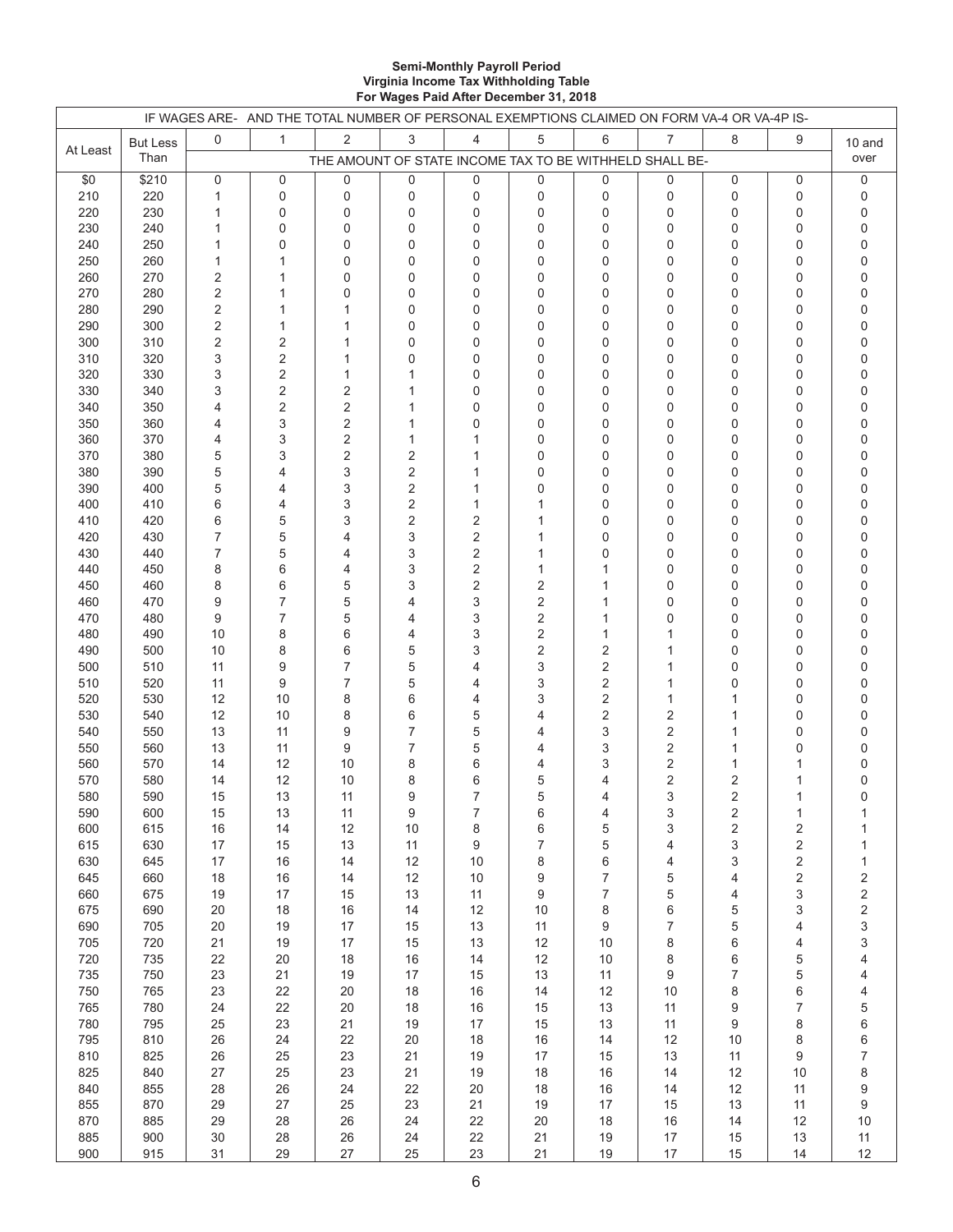#### **Semi-Monthly Payroll Period Virginia Income Tax Withholding Table For Wages Paid After December 31, 2018**

|          |                 |    | IF WAGES ARE- AND THE TOTAL NUMBER OF PERSONAL EXEMPTIONS CLAIMED ON FORM VA-4 OR VA-4P IS- |    |      |                                                         |    |    |                |    |    |        |
|----------|-----------------|----|---------------------------------------------------------------------------------------------|----|------|---------------------------------------------------------|----|----|----------------|----|----|--------|
|          | <b>But Less</b> | 0  | $\mathbf{1}$                                                                                | 2  | 3    | 4                                                       | 5  | 6  | $\overline{7}$ | 8  | 9  | 10 and |
| At Least | Than            |    |                                                                                             |    |      | THE AMOUNT OF STATE INCOME TAX TO BE WITHHELD SHALL BE- |    |    |                |    |    | over   |
| 915      | 930             | 32 | 30                                                                                          | 28 | 26   | 24                                                      | 22 | 20 | 18             | 16 | 14 | 12     |
| 930      | 945             | 33 | 31                                                                                          | 29 | 27   | 25                                                      | 23 | 21 | 19             | 17 | 15 | 13     |
| 945      | 960             | 34 | 31                                                                                          | 29 | 27   | 25                                                      | 24 | 22 | 20             | 18 | 16 | 14     |
| 960      | 975             | 35 | 32                                                                                          | 30 | 28   | 26                                                      | 24 | 22 | 20             | 18 | 17 | 15     |
| 975      | 990             | 35 | 33                                                                                          | 31 | 29   | 27                                                      | 25 | 23 | 21             | 19 | 17 | 15     |
| 990      | 1005            | 36 | 34                                                                                          | 32 | 30   | 28                                                      | 26 | 24 | 22             | 20 | 18 | 16     |
| 1005     | 1020            | 37 | 35                                                                                          | 33 | 30   | 28                                                      | 27 | 25 | 23             | 21 | 19 | 17     |
|          |                 |    |                                                                                             |    |      |                                                         |    |    |                |    |    |        |
| 1020     | 1035            | 38 | 36                                                                                          | 34 | 31   | 29                                                      | 27 | 25 | 23             | 21 | 20 | 18     |
| 1035     | 1050            | 39 | 37                                                                                          | 34 | 32   | 30                                                      | 28 | 26 | 24             | 22 | 20 | $18$   |
| 1050     | 1065            | 40 | 37                                                                                          | 35 | 33   | 31                                                      | 29 | 27 | 25             | 23 | 21 | $19$   |
| 1065     | 1080            | 41 | 38                                                                                          | 36 | 34   | 32                                                      | 30 | 28 | 26             | 24 | 22 | 20     |
| 1080     | 1095            | 41 | 39                                                                                          | 37 | 35   | 33                                                      | 30 | 28 | 26             | 24 | 23 | 21     |
| 1095     | 1110            | 42 | 40                                                                                          | 38 | 36   | 33                                                      | 31 | 29 | 27             | 25 | 23 | 21     |
| 1110     | 1125            | 43 | 41                                                                                          | 39 | 36   | 34                                                      | 32 | 30 | 28             | 26 | 24 | 22     |
| 1125     | 1140            | 44 | 42                                                                                          | 40 | 37   | 35                                                      | 33 | 31 | 29             | 27 | 25 | 23     |
| 1140     | 1155            | 45 | 43                                                                                          | 40 | 38   | 36                                                      | 34 | 32 | 29             | 27 | 26 | 24     |
| 1155     | 1170            | 46 | 44                                                                                          | 41 | 39   | 37                                                      | 35 | 32 | 30             | 28 | 26 | 24     |
| 1170     | 1185            | 47 | 44                                                                                          | 42 | 40   | 38                                                      | 35 | 33 | 31             | 29 | 27 | 25     |
| 1185     | 1200            | 47 | 45                                                                                          | 43 | 41   | 39                                                      | 36 | 34 | 32             | 30 | 28 | 26     |
| 1200     | 1215            | 48 | 46                                                                                          | 44 | 42   | 39                                                      | 37 | 35 | 33             | 31 | 29 | 27     |
| 1215     | 1230            | 49 | 47                                                                                          | 45 | 43   | 40                                                      | 38 | 36 | 34             | 31 | 29 | 27     |
| 1230     | 1245            | 50 | 48                                                                                          | 46 | 43   | 41                                                      | 39 | 37 | 34             | 32 | 30 | 28     |
| 1245     | 1260            | 51 | 49                                                                                          | 46 | 44   | 42                                                      | 40 | 38 | 35             | 33 | 31 | 29     |
| 1260     | 1275            | 52 | 50                                                                                          | 47 | 45   | 43                                                      | 41 | 38 | 36             | 34 | 32 | 30     |
|          |                 |    |                                                                                             |    |      |                                                         |    |    |                |    |    |        |
| 1275     | 1290            | 53 | 50                                                                                          | 48 | 46   | 44                                                      | 42 | 39 | 37             | 35 | 33 | $30\,$ |
| 1290     | 1305            | 54 | 51                                                                                          | 49 | 47   | 45                                                      | 42 | 40 | 38             | 36 | 33 | 31     |
| 1305     | 1320            | 54 | 52                                                                                          | 50 | 48   | 45                                                      | 43 | 41 | 39             | 37 | 34 | 32     |
| 1320     | 1335            | 55 | 53                                                                                          | 51 | 49   | 46                                                      | 44 | 42 | 40             | 37 | 35 | 33     |
| 1335     | 1350            | 56 | 54                                                                                          | 52 | 49   | 47                                                      | 45 | 43 | 41             | 38 | 36 | 34     |
| 1350     | 1365            | 57 | 55                                                                                          | 53 | 50   | 48                                                      | 46 | 44 | 41             | 39 | 37 | 35     |
| 1365     | 1380            | 58 | 56                                                                                          | 53 | 51   | 49                                                      | 47 | 44 | 42             | 40 | 38 | 36     |
| 1380     | 1395            | 59 | 56                                                                                          | 54 | 52   | 50                                                      | 48 | 45 | 43             | 41 | 39 | $36\,$ |
| 1395     | 1410            | 60 | 57                                                                                          | 55 | 53   | 51                                                      | 48 | 46 | 44             | 42 | 40 | 37     |
| 1410     | 1425            | 60 | 58                                                                                          | 56 | 54   | 52                                                      | 49 | 47 | 45             | 43 | 40 | 38     |
| 1425     | 1440            | 61 | 59                                                                                          | 57 | 55   | 52                                                      | 50 | 48 | 46             | 43 | 41 | 39     |
| 1440     | 1455            | 62 | 60                                                                                          | 58 | 55   | 53                                                      | 51 | 49 | 47             | 44 | 42 | 40     |
| 1455     | 1470            | 63 | 61                                                                                          | 59 | 56   | 54                                                      | 52 | 50 | 47             | 45 | 43 | 41     |
| 1470     | 1485            | 64 | 62                                                                                          | 59 | 57   | 55                                                      | 53 | 51 | 48             | 46 | 44 | 42     |
| 1485     | 1500            | 65 | 63                                                                                          | 60 | 58   | 56                                                      | 54 | 51 | 49             | 47 | 45 | 42     |
| 1500     | 1515            | 66 | 63                                                                                          | 61 | 59   | 57                                                      | 54 | 52 | 50             | 48 | 46 | 43     |
| 1515     | 1530            | 66 | 64                                                                                          | 62 | 60   | 58                                                      | 55 | 53 | 51             | 49 | 46 | 44     |
| 1530     | 1545            | 67 | 65                                                                                          | 63 | 61   | 58                                                      | 56 | 54 | 52             | 50 | 47 | 45     |
| 1545     | 1560            | 68 | 66                                                                                          | 64 | 62   | 59                                                      | 57 | 55 | 53             | 50 | 48 | 46     |
| 1560     | 1575            | 69 | 67                                                                                          | 65 | 62   | 60                                                      | 58 | 56 | 53             | 51 | 49 | 47     |
| 1575     | 1590            | 70 | 68                                                                                          | 65 | 63   | 61                                                      | 59 | 57 | 54             | 52 | 50 | 48     |
| 1590     | 1605            | 71 |                                                                                             | 66 | 64   | 62                                                      | 60 | 57 | 55             | 53 |    | 48     |
|          |                 |    | 69                                                                                          |    |      |                                                         |    |    |                |    | 51 |        |
| 1605     | 1620            | 72 | 69                                                                                          | 67 | 65   | 63                                                      | 60 | 58 | 56             | 54 | 52 | 49     |
| 1620     | 1635            | 73 | 70                                                                                          | 68 | 66   | 64                                                      | 61 | 59 | 57             | 55 | 52 | 50     |
| 1635     | 1650            | 73 | 71                                                                                          | 69 | 67   | 64                                                      | 62 | 60 | 58             | 56 | 53 | 51     |
| 1650     | 1665            | 74 | 72                                                                                          | 70 | 68   | 65                                                      | 63 | 61 | 59             | 56 | 54 | 52     |
| 1665     | 1680            | 75 | 73                                                                                          | 71 | 68   | 66                                                      | 64 | 62 | 59             | 57 | 55 | 53     |
| 1680     | 1695            | 76 | 74                                                                                          | 71 | 69   | 67                                                      | 65 | 63 | 60             | 58 | 56 | 54     |
| 1695     | 1710            | 77 | 75                                                                                          | 72 | 70   | 68                                                      | 66 | 63 | 61             | 59 | 57 | 55     |
| 1710     | 1725            | 78 | 75                                                                                          | 73 | $71$ | 69                                                      | 67 | 64 | 62             | 60 | 58 | 55     |
| 1725     | 1740            | 79 | 76                                                                                          | 74 | 72   | $70\,$                                                  | 67 | 65 | 63             | 61 | 58 | 56     |
| 1740     | 1755            | 79 | $77 \,$                                                                                     | 75 | 73   | $70\,$                                                  | 68 | 66 | 64             | 62 | 59 | 57     |
| 1755     | 1770            | 80 | 78                                                                                          | 76 | 74   | 71                                                      | 69 | 67 | 65             | 62 | 60 | 58     |
| 1770     | 1785            | 81 | 79                                                                                          | 77 | 74   | 72                                                      | 70 | 68 | 66             | 63 | 61 | 59     |
| 1785     | 1800            | 82 | 80                                                                                          | 78 | 75   | 73                                                      | 71 | 69 | 66             | 64 | 62 | 60     |

If wages are in excess of the maximum amount shown above,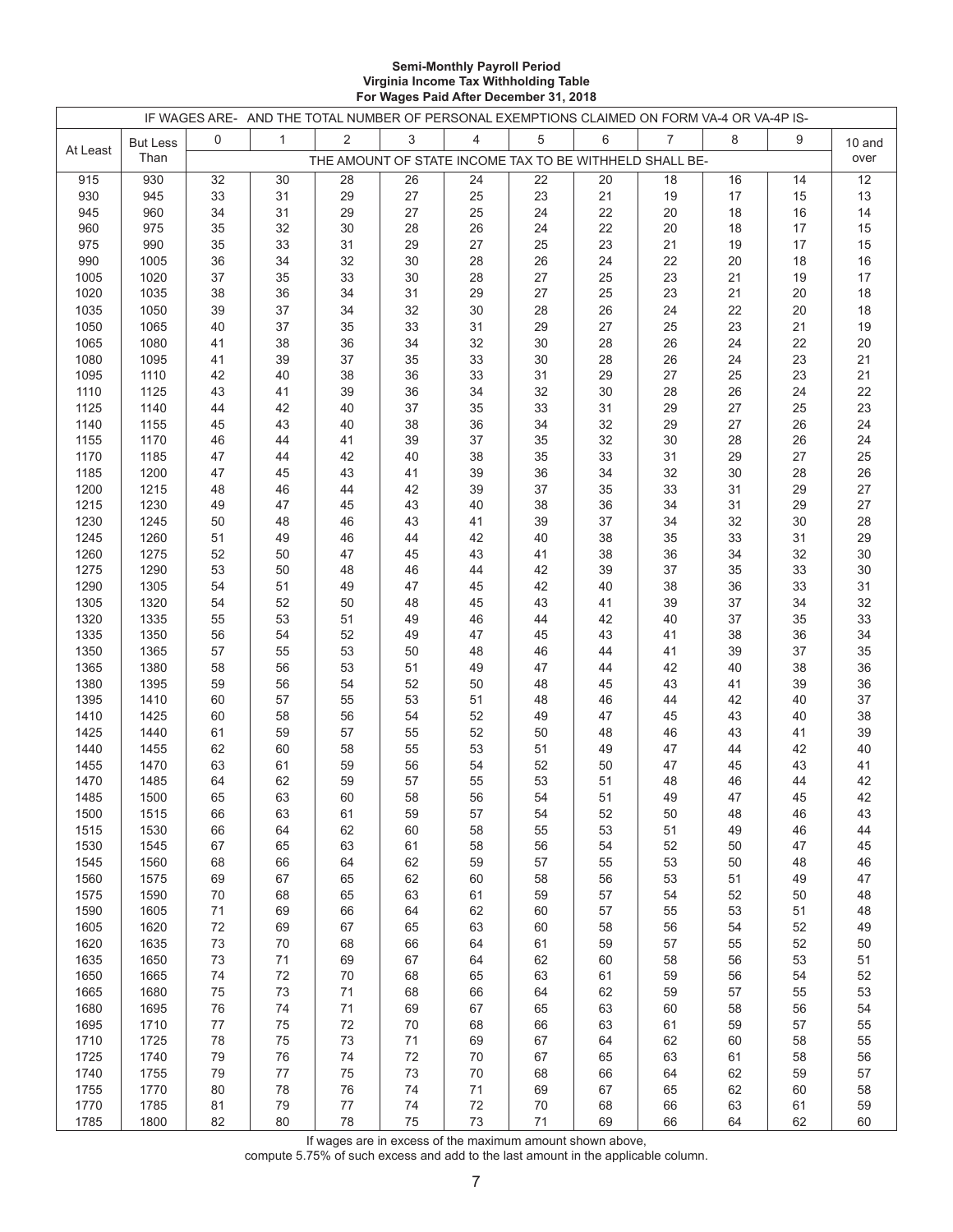#### **Biweekly Payroll Period Virginia Income Tax Withholding Table For Wages Paid After December 31, 2018**

|          |                         |                | IF WAGES ARE- AND THE TOTAL NUMBER OF PERSONAL EXEMPTIONS CLAIMED ON FORM VA-4 OR VA-4P IS- |                                                              |                |              |                |                  |                  |                  |                         |                          |
|----------|-------------------------|----------------|---------------------------------------------------------------------------------------------|--------------------------------------------------------------|----------------|--------------|----------------|------------------|------------------|------------------|-------------------------|--------------------------|
| At Least | <b>But Less</b><br>Than | 0              | $\mathbf{1}$                                                                                | 2<br>THE AMOUNT OF STATE INCOME TAX TO BE WITHHELD SHALL BE- | 3              | 4            | 5              | 6                | $\overline{7}$   | 8                | 9                       | 10 and<br>Over           |
| \$0      | \$190                   | 0              | $\pmb{0}$                                                                                   | 0                                                            | 0              | 0            | 0              | 0                | 0                | $\mathbf 0$      | 0                       | 0                        |
| 190      | 200                     | 1              | $\mathbf 0$                                                                                 | $\boldsymbol{0}$                                             | 0              | 0            | 0              | $\boldsymbol{0}$ | $\mathbf 0$      | $\pmb{0}$        | $\mathbf 0$             | 0                        |
| 200      | 210                     | 1              | $\mathbf 0$                                                                                 | $\mathbf 0$                                                  | 0              | 0            | 0              | $\mathbf 0$      | $\mathbf 0$      | $\mathbf 0$      | $\mathbf 0$             | 0                        |
| 210      | 220                     | 1              | $\mathbf 0$                                                                                 | $\mathbf 0$                                                  | 0              | $\Omega$     | 0              | $\Omega$         | $\Omega$         | $\mathbf 0$      | 0                       | 0                        |
| 220      | 230                     | 1              | $\mathbf 0$                                                                                 | $\mathbf 0$                                                  | 0              | 0            | 0              | $\mathbf 0$      | $\mathbf 0$      | 0                | $\mathbf 0$             | 0                        |
| 230      | 240                     | $\mathbf{1}$   | $\mathbf{1}$                                                                                | 0                                                            | 0              | 0            | 0              | $\mathbf 0$      | 0                | $\mathbf 0$      | $\pmb{0}$               | 0                        |
| 240      | 250                     | $\sqrt{2}$     | $\mathbf{1}$                                                                                | 0                                                            | 0              | 0            | 0              | 0                | $\mathbf 0$      | $\mathbf 0$      | $\mathbf 0$             | 0                        |
| 250      | 260                     | 2              | $\mathbf{1}$                                                                                | 0                                                            | 0              | 0            | 0              | 0                | 0                | $\mathbf 0$      | $\mathbf 0$             | 0                        |
| 260      | 270                     | $\sqrt{2}$     | $\mathbf{1}$                                                                                | $\mathbf{1}$                                                 | 0              | 0            | 0              | 0                | $\mathbf 0$      | 0                | $\mathbf 0$             | 0                        |
| 270      | 280                     | $\sqrt{2}$     | $\mathbf{1}$                                                                                | $\mathbf{1}$                                                 | 0              | 0            | 0              | $\mathbf 0$      | 0                | $\mathbf 0$      | $\mathbf 0$             | 0                        |
| 280      | 290                     | $\overline{2}$ | $\overline{2}$                                                                              | 1                                                            | 0              | 0            | 0              | 0                | $\mathbf 0$      | $\mathbf 0$      | 0                       | 0                        |
| 290      | 300                     | 3              | $\sqrt{2}$                                                                                  | 1                                                            | $\mathbf 0$    | 0            | 0              | $\mathbf 0$      | $\mathbf 0$      | $\mathbf 0$      | $\mathbf 0$             | 0                        |
| 300      | 310                     | 3              | $\sqrt{2}$                                                                                  | 1                                                            | 1              | 0            | 0              | $\mathbf 0$      | 0                | 0                | 0                       | 0                        |
| 310      | 320                     | 3              | $\sqrt{2}$                                                                                  | $\mathbf 2$                                                  | 1              | 0            | 0              | $\mathbf 0$      | 0                | $\mathbf 0$      | 0                       | 0                        |
| 320      | 330                     | 4              | $\sqrt{2}$                                                                                  | $\mathbf 2$                                                  | 1              | 0            | 0              | $\mathbf 0$      | $\mathbf 0$      | $\mathbf 0$      | 0                       | 0                        |
| 330      | 340                     | 4              | 3                                                                                           | 2                                                            | 1              | 0            | 0              | $\mathbf 0$      | $\mathbf 0$      | $\mathbf 0$      | $\mathbf 0$             | 0                        |
| 340      | 350                     | 4              | 3                                                                                           | 2                                                            | 1              | $\mathbf{1}$ | 0              | 0                | $\mathbf 0$      | $\mathbf 0$      | 0                       | 0                        |
|          | 360                     |                | 3                                                                                           |                                                              |                | 1            | 0              |                  | $\mathbf 0$      | $\mathbf 0$      |                         |                          |
| 350      |                         | 4              |                                                                                             | $\mathbf 2$                                                  | 2              |              |                | 0                |                  |                  | $\mathbf 0$             | 0                        |
| 360      | 370                     | 5              | $\overline{4}$                                                                              | 3                                                            | 2              |              | 0              | $\Omega$         | $\mathbf 0$      | $\mathbf 0$      | 0                       | 0                        |
| 370      | 380                     | 5              | 4                                                                                           | 3                                                            | 2              | 1            | 1              | $\mathbf 0$      | $\mathbf 0$      | $\mathbf 0$      | 0                       | 0                        |
| 380      | 390                     | 6              | 4                                                                                           | 3                                                            | $\overline{c}$ | $\mathbf{1}$ | 1              | $\mathbf 0$      | 0                | $\mathbf 0$      | 0                       | 0                        |
| 390      | 400                     | 6              | 5                                                                                           | 4                                                            | $\overline{2}$ | 2            | 1              | 0                | 0                | $\mathbf 0$      | $\mathbf 0$             | 0                        |
| 400      | 410                     | 7              | 5                                                                                           | 4                                                            | 3              | 2            | $\mathbf{1}$   | $\Omega$         | 0                | $\mathbf 0$      | 0                       | 0                        |
| 410      | 420                     | 7              | 6                                                                                           | 4                                                            | 3              | 2            | 1              | 1                | 0                | 0                | $\mathbf 0$             | 0                        |
| 420      | 430                     | 8              | 6                                                                                           | 4                                                            | 3              | 2            | 2              | 1                | 0                | $\mathbf 0$      | 0                       | 0                        |
| 430      | 440                     | 8              | $\overline{7}$                                                                              | 5                                                            | 4              | 3            | $\overline{2}$ | 1                | $\mathbf 0$      | $\mathbf 0$      | $\mathbf 0$             | 0                        |
| 440      | 450                     | 9              | $\overline{7}$                                                                              | 5                                                            | 4              | 3            | 2              | $\mathbf{1}$     | 1                | $\mathbf 0$      | $\mathbf 0$             | 0                        |
| 450      | 460                     | 9              | 8                                                                                           | 6                                                            | 4              | 3            | $\overline{2}$ | $\mathbf{1}$     | 1                | 0                | $\mathbf 0$             | 0                        |
| 460      | 470                     | 10             | 8                                                                                           | 6                                                            | 5              | 3            | 2              | $\mathbf 2$      | 1                | $\mathbf 0$      | $\pmb{0}$               | 0                        |
| 470      | 480                     | 10             | 9                                                                                           | $\overline{7}$                                               | 5              | 4            | 3              | $\mathbf 2$      | 1                | 0                | $\mathbf 0$             | 0                        |
| 480      | 490                     | 11             | 9                                                                                           | $\overline{7}$                                               | 5              | 4            | 3              | $\overline{2}$   | 1                | 1                | $\mathbf 0$             | 0                        |
| 490      | 500                     | 11             | 10                                                                                          | 8                                                            | 6              | 4            | 3              | $\overline{2}$   | 2                | 1                | $\mathbf 0$             | 0                        |
| 500      | 510                     | 12             | 10                                                                                          | 8                                                            | 6              | 5            | 4              | 3                | $\sqrt{2}$       | 1                | 0                       | 0                        |
| 510      | 520                     | 12             | 11                                                                                          | 9                                                            | 7              | 5            | 4              | 3                | $\sqrt{2}$       | 1                | 1                       | 0                        |
| 520      | 530                     | 13             | 11                                                                                          | 9                                                            | 7              | 6            | 4              | 3                | $\sqrt{2}$       | 1                | 1                       | 0                        |
| 530      | 540                     | 13             | 12                                                                                          | 10                                                           | 8              | 6            | 4              | 3                | $\boldsymbol{2}$ | $\overline{c}$   | 1                       | 0                        |
| 540      | 550                     | 14             | 12                                                                                          | 10                                                           | 8              | 7            | 5              | 4                | 3                | 2                | 1                       | $\mathsf 0$              |
| 550      | 560                     | 14             | 13                                                                                          | 11                                                           | 9              | 7            | 5              | 4                | 3                | 2                | 1                       | 1                        |
| 560      | 570                     | 15             | 13                                                                                          | 11                                                           | 9              | 8            | 6              | 4                | 3                | $\sqrt{2}$       | 2                       | $\mathbf{1}$             |
| 570      | 580                     | 15             | 14                                                                                          | 12                                                           | 10             | 8            | 6              | 5                | 4                | $\overline{2}$   | $\overline{2}$          | $\mathbf{1}$             |
| 580      | 590                     | 16             | 14                                                                                          | 12                                                           | 10             | 9            | 7              | 5                | 4                | 3                | $\overline{\mathbf{c}}$ | 1                        |
| 590      | 600                     | 16             | 15                                                                                          | 13                                                           | 11             | 9            | 7              | 6                | 4                | 3                | $\overline{\mathbf{c}}$ | $\mathbf 1$              |
| 600      | 610                     | 17             | 15                                                                                          | 13                                                           | 11             | 10           | 8              | 6                | 4                | 3                | $\overline{\mathbf{c}}$ | $\overline{\mathbf{c}}$  |
| 610      | 620                     | 17             | 16                                                                                          | 14                                                           | 12             | 10           | 8              | 7                | 5                | 4                | 3                       | $\overline{c}$           |
| 620      | 630                     | 18             | 16                                                                                          | 14                                                           | 12             | 11           | 9              | 7                | 5                | 4                | 3                       | $\overline{\mathbf{c}}$  |
| 630      | 640                     | 18             | 17                                                                                          | 15                                                           | 13             | 11           | 9              | 8                | 6                | 4                | 3                       |                          |
| 640      | 650                     | 19             | 17                                                                                          | 15                                                           | 13             | 12           | 10             | 8                | 6                | 5                | 3                       | $\frac{2}{2}$            |
| 650      | 660                     | 19             | 18                                                                                          | 16                                                           | 14             | 12           | $10$           | 9                | $\overline{7}$   | 5                | 4                       | 3                        |
| 660      | 670                     | 20             | 18                                                                                          | 16                                                           | 14             | 13           | 11             | 9                | $\overline{7}$   | 6                | 4                       | 3                        |
| 670      | 680                     | 20             | 19                                                                                          | 17                                                           | 15             | 13           | 11             | 10               | 8                | 6                | 4                       | 3                        |
| 680      | 690                     | 21             | 19                                                                                          | 17                                                           | 15             | 14           | 12             | $10$             | 8                | $\boldsymbol{7}$ | 5                       | $\overline{\mathcal{L}}$ |
| 690      | 700                     | 21             | 20                                                                                          | 18                                                           | 16             | 14           | 12             | 11               | 9                | $\overline{7}$   | 5                       | 4                        |
| 700      | 710                     | 22             | 20                                                                                          | 18                                                           | 16             | 15           | 13             | 11               | 9                | 8                | 6                       | 4                        |
| 710      | 720                     | 22             | 21                                                                                          | 19                                                           | 17             | 15           | 13             | 12               | 10               | 8                | 6                       |                          |
| 720      | 730                     | 23             | 21                                                                                          | 19                                                           | 17             | $16$         | 14             | 12               | 10               | 9                | 7                       | $\frac{5}{5}$            |
| 730      | 740                     | 23             | 22                                                                                          | 20                                                           | 18             | $16$         | 14             | 13               | 11               | 9                | $\overline{7}$          |                          |
|          |                         |                |                                                                                             |                                                              |                |              |                |                  |                  |                  |                         | 5                        |
| 740      | 750                     | 24             | 22                                                                                          | 20                                                           | 18             | $17$         | 15             | 13               | 11               | 10               | 8                       | 6                        |
| 750      | 760                     | 24             | 23                                                                                          | 21                                                           | 19             | $17$         | 15             | 14               | 12               | 10               | 8                       | 6                        |
| 760      | 770                     | 25             | 23                                                                                          | 21                                                           | 19             | 18           | 16             | 14               | 12               | 11               | 9                       | $\overline{7}$           |
| 770      | 780                     | 25             | 24                                                                                          | 22                                                           | 20             | 18           | 16             | 15               | 13               | 11               | 9                       | $\boldsymbol{7}$         |
| 780      | 790                     | 26             | 24                                                                                          | 22                                                           | 20             | 19           | 17             | 15               | 13               | 12               | 10                      | 8                        |
| 790      | 800                     | 26             | 25                                                                                          | 23                                                           | 21             | 19           | $17$           | 16               | 14               | $12$             | $10$                    | 8                        |
| 800      | 810                     | 27             | 25                                                                                          | 23                                                           | 21             | 20           | $18$           | 16               | 14               | 13               | 11                      | 9                        |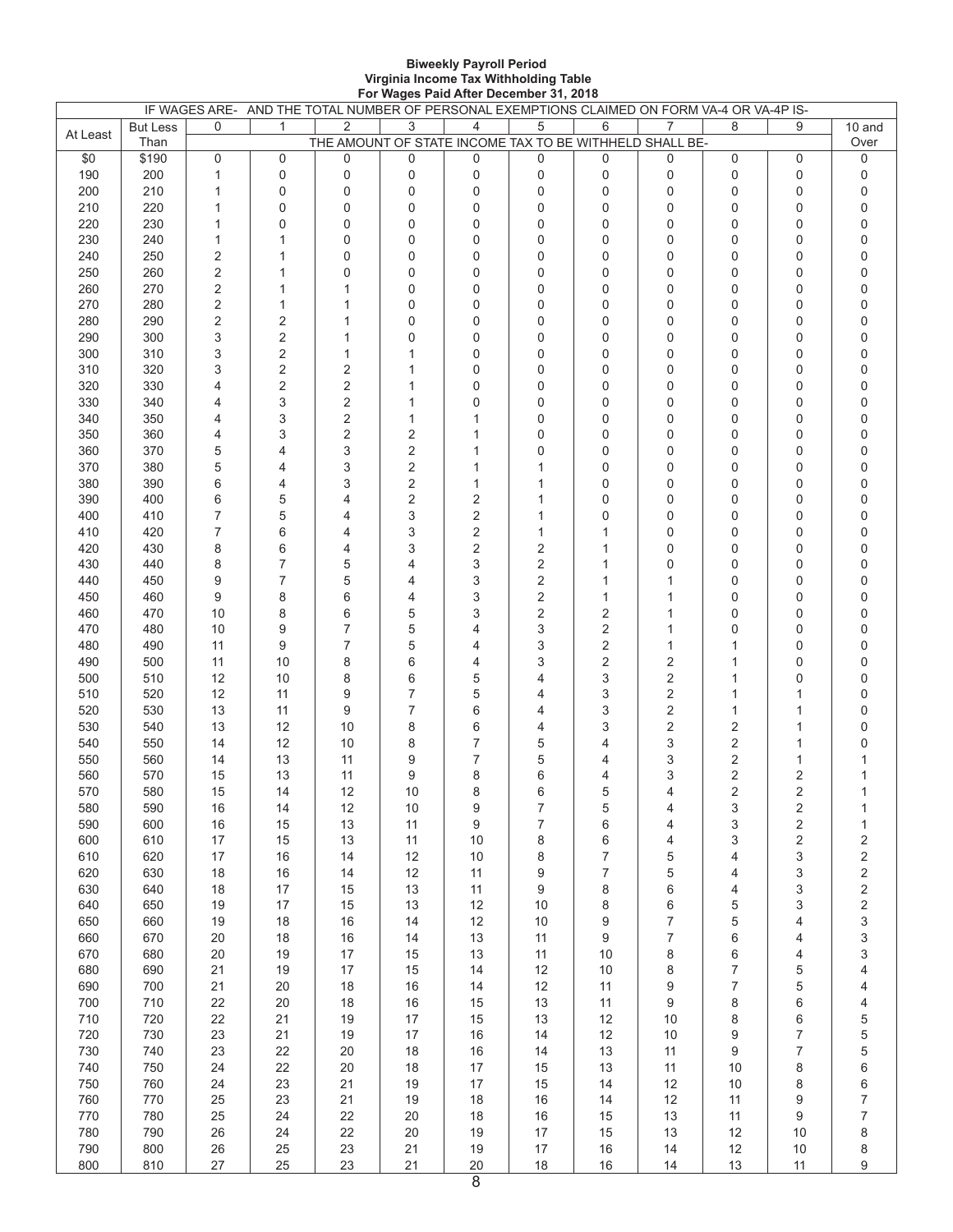#### **Biweekly Payroll Period Virginia Income Tax Withholding Table For Wages Paid After December 31, 2018**

|          |                 |    | IF WAGES ARE- AND THE TOTAL NUMBER OF PERSONAL EXEMPTIONS CLAIMED ON FORM VA-4 OR VA-4P IS- |                                                         |    |                |    |    |                |    |    |        |
|----------|-----------------|----|---------------------------------------------------------------------------------------------|---------------------------------------------------------|----|----------------|----|----|----------------|----|----|--------|
| At Least | <b>But Less</b> | 0  | $\mathbf{1}$                                                                                | 2                                                       | 3  | $\overline{4}$ | 5  | 6  | $\overline{7}$ | 8  | 9  | 10 and |
|          | Than            |    |                                                                                             | THE AMOUNT OF STATE INCOME TAX TO BE WITHHELD SHALL BE- |    |                |    |    |                |    |    | Over   |
| 810      | 820             | 27 | 26                                                                                          | 24                                                      | 22 | 20             | 18 | 17 | 15             | 13 | 11 | 9      |
| 820      | 830             | 28 | 26                                                                                          | 24                                                      | 22 | 21             | 19 | 17 | 15             | 14 | 12 | $10$   |
| 830      | 840             | 28 | 27                                                                                          | 25                                                      | 23 | 21             | 19 | 18 | 16             | 14 | 12 | 10     |
| 840      | 850             | 29 | 27                                                                                          | 25                                                      | 23 | 22             | 20 | 18 | 16             | 15 | 13 | 11     |
| 850      | 860             | 30 | 28                                                                                          | 26                                                      | 24 | 22             | 20 | 19 | 17             | 15 | 13 | 11     |
| 860      | 870             | 30 | 28                                                                                          | 26                                                      | 24 | 23             | 21 | 19 | 17             | 16 | 14 | 12     |
| 870      | 880             | 31 | 29                                                                                          | 27                                                      | 25 | 23             | 21 | 20 | 18             | 16 | 14 | 12     |
| 880      | 890             | 31 | 29                                                                                          | 27                                                      | 25 | 24             | 22 | 20 | 18             | 17 | 15 | 13     |
| 890      | 900             | 32 | 30                                                                                          | 28                                                      | 26 | 24             | 22 | 21 | 19             | 17 | 15 | 13     |
|          |                 |    |                                                                                             |                                                         |    |                |    |    |                |    |    |        |
| 900      | 910             | 32 | 30                                                                                          | 28                                                      | 26 | 25             | 23 | 21 | 19             | 18 | 16 | 14     |
| 910      | 920             | 33 | 31                                                                                          | 29                                                      | 27 | 25             | 23 | 22 | 20             | 18 | 16 | 14     |
| 920      | 930             | 34 | 32                                                                                          | 30                                                      | 27 | 26             | 24 | 22 | 20             | 19 | 17 | 15     |
| 930      | 940             | 34 | 32                                                                                          | 30                                                      | 28 | 26             | 24 | 23 | 21             | 19 | 17 | 15     |
| 940      | 950             | 35 | 33                                                                                          | 31                                                      | 29 | 27             | 25 | 23 | 21             | 20 | 18 | $16\,$ |
| 950      | 960             | 35 | 33                                                                                          | 31                                                      | 29 | 27             | 25 | 24 | 22             | 20 | 18 | $16$   |
| 960      | 970             | 36 | 34                                                                                          | 32                                                      | 30 | 28             | 26 | 24 | 22             | 21 | 19 | 17     |
| 970      | 980             | 36 | 34                                                                                          | 32                                                      | 30 | 28             | 26 | 25 | 23             | 21 | 19 | 17     |
| 980      | 990             | 37 | 35                                                                                          | 33                                                      | 31 | 29             | 27 | 25 | 23             | 22 | 20 | 18     |
| 990      | 1000            | 38 | 36                                                                                          | 34                                                      | 31 | 29             | 27 | 26 | 24             | 22 | 20 | $18$   |
| 1000     | 1010            | 38 | 36                                                                                          | 34                                                      | 32 | 30             | 28 | 26 | 24             | 23 | 21 | $19$   |
| 1010     | 1020            | 39 | 37                                                                                          | 35                                                      | 33 | 31             | 29 | 27 | 25             | 23 | 21 | $19$   |
| 1020     | 1030            | 39 | 37                                                                                          | 35                                                      | 33 | 31             | 29 | 27 | 25             | 24 | 22 | $20\,$ |
| 1030     | 1040            | 40 | 38                                                                                          | 36                                                      | 34 | 32             | 30 | 28 | 26             | 24 | 22 | $20\,$ |
| 1040     | 1050            | 41 | 38                                                                                          | 36                                                      | 34 | 32             | 30 | 28 | 26             | 25 | 23 | 21     |
|          |                 |    |                                                                                             |                                                         |    |                |    |    |                |    |    |        |
| 1050     | 1060            | 41 | 39                                                                                          | 37                                                      | 35 | 33             | 31 | 29 | 27             | 25 | 23 | 21     |
| 1060     | 1070            | 42 | 40                                                                                          | 38                                                      | 35 | 33             | 31 | 29 | 27             | 26 | 24 | 22     |
| 1070     | 1080            | 42 | 40                                                                                          | 38                                                      | 36 | 34             | 32 | 30 | 28             | 26 | 24 | 22     |
| 1080     | 1090            | 43 | 41                                                                                          | 39                                                      | 37 | 35             | 33 | 30 | 28             | 27 | 25 | 23     |
| 1090     | 1100            | 43 | 41                                                                                          | 39                                                      | 37 | 35             | 33 | 31 | 29             | 27 | 25 | 23     |
| 1100     | 1110            | 44 | 42                                                                                          | 40                                                      | 38 | 36             | 34 | 32 | 30             | 28 | 26 | 24     |
| 1110     | 1120            | 45 | 42                                                                                          | 40                                                      | 38 | 36             | 34 | 32 | 30             | 28 | 26 | 24     |
| 1120     | 1130            | 45 | 43                                                                                          | 41                                                      | 39 | 37             | 35 | 33 | 31             | 29 | 27 | 25     |
| 1130     | 1140            | 46 | 44                                                                                          | 42                                                      | 40 | 37             | 35 | 33 | 31             | 29 | 27 | 25     |
| 1140     | 1150            | 46 | 44                                                                                          | 42                                                      | 40 | 38             | 36 | 34 | 32             | 30 | 28 | $26\,$ |
| 1150     | 1160            | 47 | 45                                                                                          | 43                                                      | 41 | 39             | 37 | 35 | 32             | 30 | 28 | 26     |
| 1160     | 1170            | 47 | 45                                                                                          | 43                                                      | 41 | 39             | 37 | 35 | 33             | 31 | 29 | 27     |
| 1170     | 1180            | 48 | 46                                                                                          | 44                                                      | 42 | 40             | 38 | 36 | 34             | 32 | 29 | 27     |
| 1180     | 1190            | 49 | 47                                                                                          | 44                                                      | 42 | 40             | 38 | 36 | 34             | 32 | 30 | 28     |
| 1190     | 1200            | 49 | 47                                                                                          | 45                                                      | 43 | 41             | 39 | 37 | 35             | 33 | 31 | 29     |
|          |                 |    |                                                                                             |                                                         |    |                |    |    |                |    |    |        |
| 1200     | 1210            | 50 | 48                                                                                          | 46                                                      | 44 | 41             | 39 | 37 | 35             | 33 | 31 | 29     |
| 1210     | 1220            | 50 | 48                                                                                          | 46                                                      | 44 | 42             | 40 | 38 | 36             | 34 | 32 | 30     |
| 1220     | 1230            | 51 | 49                                                                                          | 47                                                      | 45 | 43             | 41 | 39 | 36             | 34 | 32 | 30     |
| 1230     | 1240            | 51 | 49                                                                                          | 47                                                      | 45 | 43             | 41 | 39 | 37             | 35 | 33 | 31     |
| 1240     | 1250            | 52 | 50                                                                                          | 48                                                      | 46 | 44             | 42 | 40 | 38             | 36 | 34 | 31     |
| 1250     | 1260            | 53 | 51                                                                                          | 48                                                      | 46 | 44             | 42 | 40 | 38             | 36 | 34 | 32     |
| 1260     | 1270            | 53 | 51                                                                                          | 49                                                      | 47 | 45             | 43 | 41 | 39             | 37 | 35 | 33     |
| 1270     | 1280            | 54 | 52                                                                                          | 50                                                      | 48 | 46             | 43 | 41 | 39             | 37 | 35 | 33     |
| 1280     | 1290            | 54 | 52                                                                                          | 50                                                      | 48 | 46             | 44 | 42 | 40             | 38 | 36 | 34     |
| 1290     | 1300            | 55 | 53                                                                                          | 51                                                      | 49 | 47             | 45 | 43 | 40             | 38 | 36 | 34     |
| 1300     | 1310            | 55 | 53                                                                                          | 51                                                      | 49 | 47             | 45 | 43 | 41             | 39 | 37 | 35     |
| 1310     | 1320            | 56 | 54                                                                                          | 52                                                      | 50 | 48             | 46 | 44 | 42             | 40 | 38 | 35     |
| 1320     | 1330            | 57 | 55                                                                                          | 53                                                      | 50 | 48             | 46 | 44 | 42             | 40 | 38 | 36     |
| 1330     |                 |    | 55                                                                                          | 53                                                      |    | 49             | 47 | 45 | 43             |    |    | 37     |
|          | 1340            | 57 |                                                                                             |                                                         | 51 |                |    |    |                | 41 | 39 |        |
| 1340     | 1350            | 58 | 56                                                                                          | 54                                                      | 52 | 50             | 47 | 45 | 43             | 41 | 39 | 37     |
| 1350     | 1360            | 58 | 56                                                                                          | 54                                                      | 52 | 50             | 48 | 46 | 44             | 42 | 40 | 38     |
| 1360     | 1370            | 59 | 57                                                                                          | 55                                                      | 53 | 51             | 49 | 47 | 45             | 42 | 40 | 38     |
| 1370     | 1380            | 59 | 57                                                                                          | 55                                                      | 53 | 51             | 49 | 47 | 45             | 43 | 41 | 39     |

If wages are in excess of the maximum amount shown above,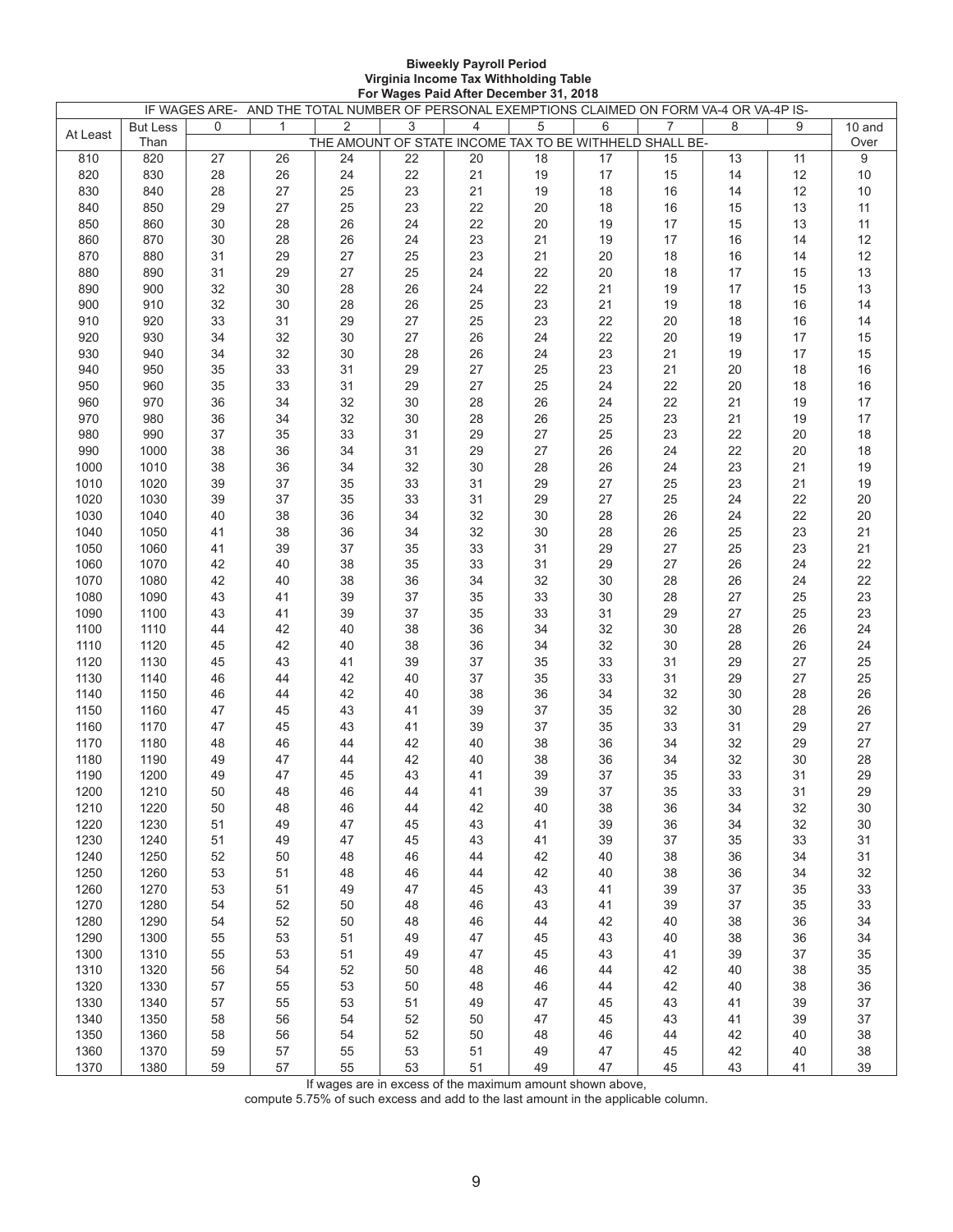#### **Monthly Payroll Period Virginia Income Tax Withholding Table For Wages Paid After December 31, 2018**

|          |                         |            | IF WAGES ARE- AND THE TOTAL NUMBER OF PERSONAL EXEMPTIONS CLAIMED ON FORM VA-4 OR VA-4P IS- |                                                              |                  |                |                |             |                |                |                |                |
|----------|-------------------------|------------|---------------------------------------------------------------------------------------------|--------------------------------------------------------------|------------------|----------------|----------------|-------------|----------------|----------------|----------------|----------------|
| At Least | <b>But Less</b><br>Than | 0          | $\mathbf{1}$                                                                                | 2<br>THE AMOUNT OF STATE INCOME TAX TO BE WITHHELD SHALL BE- | 3                | $\overline{4}$ | 5              | 6           | 7              | 8              | 9              | 10 and<br>over |
| \$0      | \$380                   | 0          | 0                                                                                           | 0                                                            | 0                | 0              | 0              | 0           | 0              | 0              | 0              | 0              |
| 380      | 400                     | 1          | $\mathbf 0$                                                                                 | $\mathbf 0$                                                  | $\pmb{0}$        | $\pmb{0}$      | 0              | 0           | 0              | 0              | 0              | 0              |
| 400      | 420                     | 1          | $\mathbf 0$                                                                                 | 0                                                            | $\mathbf 0$      | 0              | $\mathbf 0$    | $\mathbf 0$ | 0              | 0              | 0              | 0              |
| 420      | 440                     | 1          | $\mathbf 0$                                                                                 | 0                                                            | $\mathbf 0$      | 0              | $\mathbf 0$    | 0           | 0              | $\overline{0}$ | 0              | 0              |
| 440      | 460                     | 2          | 0                                                                                           | 0                                                            | $\pmb{0}$        | 0              | 0              | 0           | 0              | 0              | 0              | 0              |
| 460      |                         |            | $\mathbf 0$                                                                                 | 0                                                            | $\pmb{0}$        | 0              | $\mathbf 0$    | 0           | 0              | 0              | 0              | 0              |
|          | 450                     | $\sqrt{2}$ |                                                                                             |                                                              |                  |                |                |             |                |                |                |                |
| 450      | 500                     | 3          | $\mathbf{1}$                                                                                | 0                                                            | 0                | 0              | $\mathbf 0$    | 0           | 0              | 0              | 0              | 0              |
| 500      | 520                     | 3          | $\mathbf{1}$                                                                                | 0                                                            | $\mathbf 0$      | 0              | $\mathbf 0$    | 0           | 0              | 0              | 0              | 0              |
| 520      | 540                     | 3          | $\overline{2}$                                                                              | 0                                                            | $\pmb{0}$        | 0              | 0              | 0           | 0              | 0              | 0              | 0              |
| 540      | 560                     | 4          | $\overline{2}$                                                                              | $\mathbf{1}$                                                 | $\pmb{0}$        | 0              | $\mathbf 0$    | 0           | 0              | $\overline{0}$ | 0              | 0              |
| 560      | 580                     | 4          | 3                                                                                           | $\mathbf{1}$                                                 | $\pmb{0}$        | 0              | 0              | 0           | 0              | 0              | 0              | 0              |
| 580      | 600                     | 5          | 3                                                                                           | $\mathbf{1}$                                                 | $\pmb{0}$        | 0              | $\mathbf 0$    | 0           | 0              | 0              | 0              | $\mathbf 0$    |
| 600      | 620                     | 5          | 3                                                                                           | $\sqrt{2}$                                                   | 0                | 0              | 0              | 0           | 0              | $\mathbf 0$    | 0              | 0              |
| 620      | 640                     | 5          | $\overline{4}$                                                                              | $\overline{2}$                                               | $\mathbf{1}$     | 0              | $\mathbf 0$    | 0           | $\overline{0}$ | $\overline{0}$ | 0              | $\mathbf 0$    |
| 640      | 660                     | 6          | $\overline{4}$                                                                              | 3                                                            | $\mathbf 1$      | 0              | 0              | 0           | 0              | 0              | 0              | 0              |
| 660      | 680                     | 7          | 5                                                                                           | 3                                                            | $\mathbf{1}$     | 0              | $\mathbf 0$    | 0           | 0              | 0              | 0              | 0              |
| 680      | 700                     | 7          | 5                                                                                           | 3                                                            | $\sqrt{2}$       | 0              | $\mathbf 0$    | 0           | 0              | 0              | 0              | 0              |
| 700      | 725                     |            |                                                                                             |                                                              |                  |                | $\mathbf 0$    |             | 0              | $\overline{0}$ |                |                |
|          |                         | 8          | 6                                                                                           | 4                                                            | $\sqrt{2}$       | $\mathbf{1}$   |                | 0           |                |                | 0              | 0              |
| 725      | 750                     | 9          | 6                                                                                           | 4                                                            | 3                | 1              | $\mathbf 0$    | 0           | 0              | 0              | 0              | $\mathbf 0$    |
| 750      | 775                     | 10         | 7                                                                                           | 5                                                            | 3                | 2              | $\mathbf 0$    | 0           | 0              | 0              | 0              | 0              |
| 775      | 800                     | 10         | 8                                                                                           | 6                                                            | $\overline{4}$   | $\sqrt{2}$     | 1              | 0           | 0              | 0              | 0              | 0              |
| 800      | 825                     | 12         | 9                                                                                           | 6                                                            | 4                | 3              | 1              | 0           | 0              | 0              | 0              | 0              |
| 825      | 850                     | 13         | 9                                                                                           | $\overline{7}$                                               | 5                | 3              | 2              | 0           | 0              | 0              | 0              | $\mathbf 0$    |
| 850      | 875                     | 14         | 10                                                                                          | 8                                                            | 6                | 4              | $\overline{2}$ | 1           | 0              | 0              | 0              | 0              |
| 875      | 900                     | 15         | 12                                                                                          | 9                                                            | 6                | 4              | 3              | 1           | $\overline{0}$ | 0              | 0              | 0              |
| 900      | 925                     | 17         | 13                                                                                          | 9                                                            | $\overline{7}$   | 5              | 3              | 2           | 0              | 0              | 0              | 0              |
| 925      | 950                     | 18         | 14                                                                                          | 10                                                           | 8                | 5              | 4              | 2           | 1              | 0              | 0              | $\mathbf 0$    |
| 950      | 975                     | 19         | 15                                                                                          | 11                                                           | $\boldsymbol{9}$ | 6              | 4              | 3           | 1              | 0              | 0              | 0              |
| 975      | 1000                    | 20         | 17                                                                                          | 13                                                           | 9                | $\overline{7}$ | 5              | 3           | 2              | 0              | 0              | 0              |
| 1000     | 1025                    | 22         | 18                                                                                          | 14                                                           | 10               | 8              | 5              | 4           | 2              | 1              | 0              | 0              |
|          |                         |            |                                                                                             | 15                                                           | 11               |                | 6              |             |                |                |                |                |
| 1025     | 1050                    | 23         | 19                                                                                          |                                                              |                  | 8              |                | 4           | 3              | 1              | 0              | 0              |
| 1050     | 1075                    | 24         | 20                                                                                          | 16                                                           | 13               | 9              | 7              | 5           | 3              | 2              | 0              | 0              |
| 1075     | 1100                    | 25         | 22                                                                                          | 18                                                           | 14               | 10             | 8              | 5           | 4              | 2              | 1              | $\mathbf 0$    |
| 1100     | 1125                    | 27         | 23                                                                                          | 19                                                           | 15               | 11             | 8              | 6           | 4              | 3              | 1              | 0              |
| 1125     | 1150                    | 28         | 24                                                                                          | 20                                                           | 16               | 12             | 9              | 7           | 5              | 3              | 2              | $\mathbf 0$    |
| 1150     | 1175                    | 29         | 25                                                                                          | 21                                                           | 18               | 14             | 10             | 8           | 5              | 4              | $\overline{2}$ | 1              |
| 1175     | 1200                    | 30         | 27                                                                                          | 23                                                           | 19               | 15             | 11             | 8           | 6              | 4              | 3              | $\mathbf{1}$   |
| 1200     | 1225                    | 32         | 28                                                                                          | 24                                                           | 20               | 16             | 12             | 9           | 7              | 5              | 3              | $\sqrt{2}$     |
| 1225     | 1250                    | 33         | 29                                                                                          | 25                                                           | 21               | 17             | 14             | 10          | 7              | 5              | 4              | $\mathbf 2$    |
| 1250     | 1275                    | 34         | 30                                                                                          | 26                                                           | 23               | 19             | 15             | 11          | 8              | 6              | 4              | 3              |
| 1275     | 1300                    | 35         | 32                                                                                          | 28                                                           | 24               | 20             | 16             | 12          | 9              | 7              | 5              | 3              |
| 1300     | 1325                    | 37         | 33                                                                                          | 29                                                           | 25               | 21             | 17             | 13          | 10             | 7              | 5              | 4              |
| 1325     | 1350                    | 38         | 34                                                                                          | 30                                                           | 26               | 22             | 19             | 15          | 11             | 8              | 6              | 4              |
| 1350     | 1375                    | 39         | 35                                                                                          | 31                                                           | 28               | 24             | 20             | $16\,$      | 12             | 9              | $\overline{7}$ | 5              |
| 1375     | 1400                    | 40         | 37                                                                                          | 33                                                           | 29               | 25             | 21             | 17          | 13             | 10             | 7              | 5              |
| 1400     | 1425                    |            | 38                                                                                          | 34                                                           | 30               | 26             | 22             | $18$        |                | 11             |                | 6              |
|          |                         | 42         |                                                                                             |                                                              |                  |                |                |             | 15             |                | 8              |                |
| 1425     | 1450                    | 43         | 39                                                                                          | 35                                                           | 31               | 27             | 24             | 20          | 16             | 12             | 9              | $\overline{7}$ |
| 1450     | 1475                    | 44         | 40                                                                                          | 36                                                           | 33               | 29             | 25             | 21          | 17             | 13             | 10             | $\overline{7}$ |
| 1475     | 1500                    | 45         | 42                                                                                          | 38                                                           | 34               | 30             | 26             | 22          | 18             | 14             | 11             | 8              |
| 1500     | 1525                    | 47         | 43                                                                                          | 39                                                           | 35               | 31             | 27             | 23          | 20             | 16             | 12             | 9              |
| 1525     | 1550                    | 48         | 44                                                                                          | 40                                                           | 36               | 32             | 29             | 25          | 21             | $17$           | 13             | 10             |
| 1550     | 1575                    | 49         | 45                                                                                          | 41                                                           | 38               | 34             | 30             | 26          | 22             | 18             | 14             | 10             |
| 1575     | 1600                    | 50         | 47                                                                                          | 43                                                           | 39               | 35             | 31             | 27          | 23             | 19             | 16             | 12             |
| 1600     | 1625                    | 52         | 48                                                                                          | 44                                                           | 40               | 36             | 32             | 28          | 25             | 21             | 17             | 13             |
| 1625     | 1650                    | 53         | 49                                                                                          | 45                                                           | 41               | 37             | 34             | $30\,$      | 26             | 22             | 18             | 14             |
| 1650     | 1675                    | 54         | 50                                                                                          | 46                                                           | 43               | 39             | 35             | 31          | 27             | 23             | 19             | 15             |
| 1675     | 1700                    | 55         | 52                                                                                          | 48                                                           | 44               | 40             | 36             | 32          | 28             | 24             | 21             | 17             |
| 1700     | 1725                    | 57         | 53                                                                                          | 49                                                           | 45               | 41             | 37             | 33          | 30             | 26             | 22             | 18             |
| 1725     | 1750                    | 58         | 54                                                                                          | 50                                                           | 46               | 42             | 39             | 35          | 31             | 27             | 23             | 19             |
| 1750     | 1775                    | 59         | 55                                                                                          | 51                                                           | 48               | 44             | 40             | 36          | 32             | 28             | 24             | 20             |
|          |                         |            |                                                                                             |                                                              |                  |                |                |             |                |                |                |                |
| 1775     | 1800                    | 60         | 57                                                                                          | 53                                                           | 49               | 45             | 41             | 37          | 33             | 29             | 26             | 22             |
| 1800     | 1825                    | 62         | 58                                                                                          | 54                                                           | 50               | 46             | 42             | 38          | 35             | 31             | 27             | 23             |
| 1825     | 1850                    | 63         | 59                                                                                          | 55                                                           | 51               | 47             | 44             | 40          | 36             | 32             | 28             | 24             |